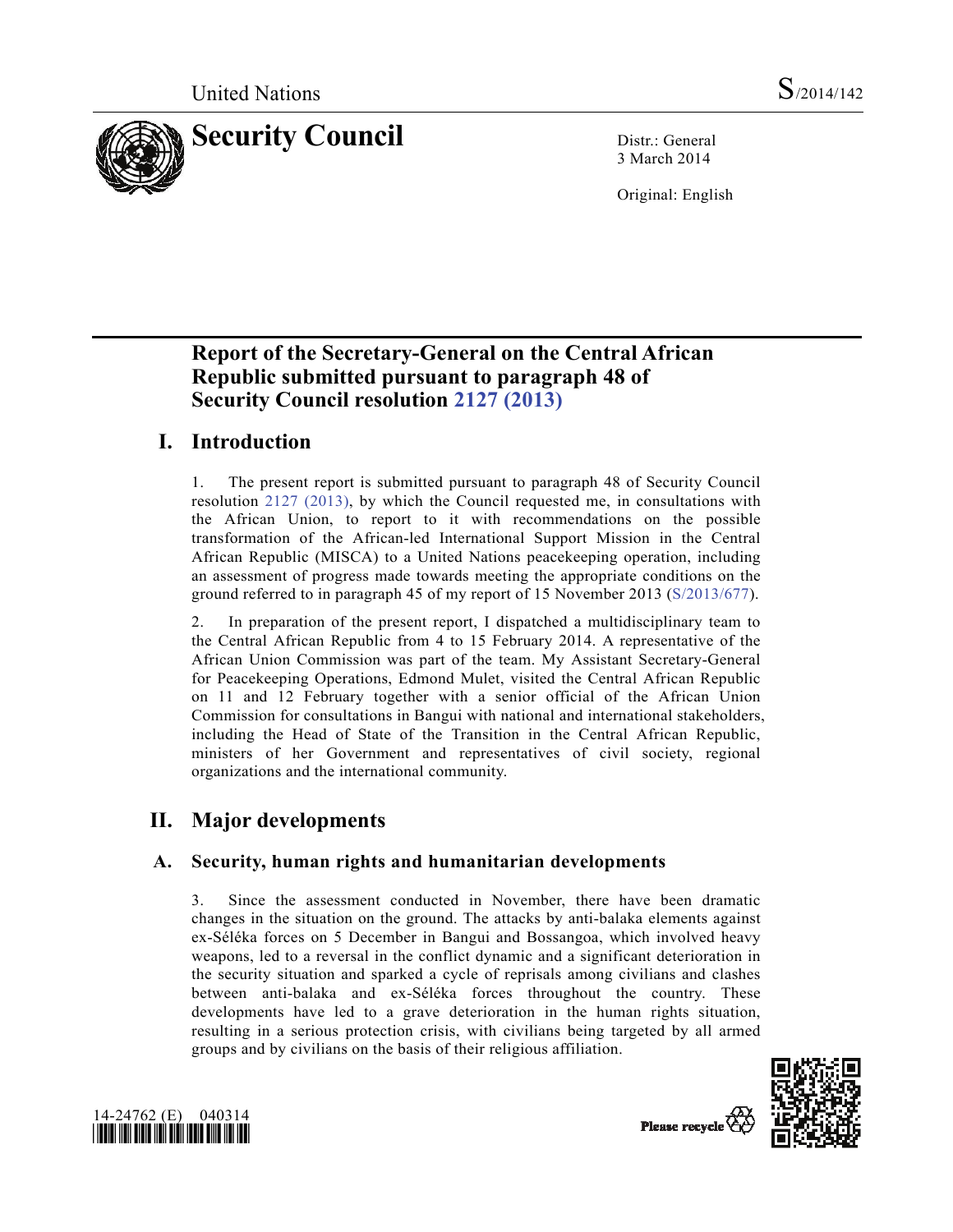4. Violations that may amount to international crimes have become widespread not only in Bangui but throughout the country. These include serious violations of the rights to life, physical integrity and property, arbitrary detention, the summary execution of civilians, indiscriminate firing on civilians, sexual violence and rape and grave violations against children, including their recruitment and use, killing and maiming and sexual violence. In addition, civilians have increasingly become involved in violence, including killing and looting, in an environment marked by fear, hatred and total impunity, as well as socioeconomic deprivation. Deliberate and targeted violence forcing Muslim populations to flee may amount to the crimes against humanity of forced displacement and/or persecution.

5. The anti-balaka groups, which comprise local defence groups, rogue elements of the armed forces of the Central African Republic and criminal elements, are reportedly becoming increasingly organized in Bangui and other parts of the country and have access to firearms and heavy weapons. While their structure remains unclear, threats emanating from anti-balaka elements go well beyond law and order issues. According to both the French forces of Operation Sangaris and MISCA, anti-balaka groups now represent the main threat to civilians.

6. For much of 2013, many Central Africans suffered under the control of ex-Séléka forces, which were perceived by much of the population as being made up entirely of and as being supported by Muslims. Although this is not the case, the current wave of revenge and reprisal attacks being carried out in the name of Christians are the result of resentment stemming from months of serious human rights abuses. While the violence was not borne of religious or ethnic hatred, manipulation and exploitation by some in positions of power has injected this dimension into the conflict. The longer it is allowed to continue, the more difficult it becomes to address. There is an increasing risk that ethnic groups perceived to have supported ex-Séléka forces could become targets of anti-balaka militias.

7. Killings are reported daily in Bangui. Violence in the capital has reached gruesome levels of cruelty: corpses are mutilated in public and dismemberments and beheadings take place with total impunity. Targeted attacks by anti-balaka groups prevent Muslims from moving out of the few neighbourhoods where they have regrouped. The vast majority of the Muslim population of Bangui has fled and those Muslims who remain live under international protection.

8. The resignation on 10 January of the former Head of State of the Transition, Michel Djotodia, prompted most of the 7,000 ex-Séléka elements to leave the sites where they had regrouped in Bangui since December 2013. Approximately 1,500 armed elements remain regrouped in two sites under MISCA protection, while other elements reportedly continue to operate in civilian clothes in several neighbourhoods of Bangui. The retreat of ex-Séléka elements from Bangui and the western parts of the country has sparked renewed attacks on the remaining members, associates, perceived supporters and members of Muslim civilian communities, who are now deliberately and systematically targeted by anti-balaka elements. These attacks involve killings, targeted assassinations, sexual violence, public lynching, looting and the destruction of property. Mob violence has reached unprecedented levels. Attacks have been publicly referred to by individuals claiming to represent anti-balaka elements as "cleansing operations". There have also been incidents of anti-balaka elements using hate speech on the television and the radio.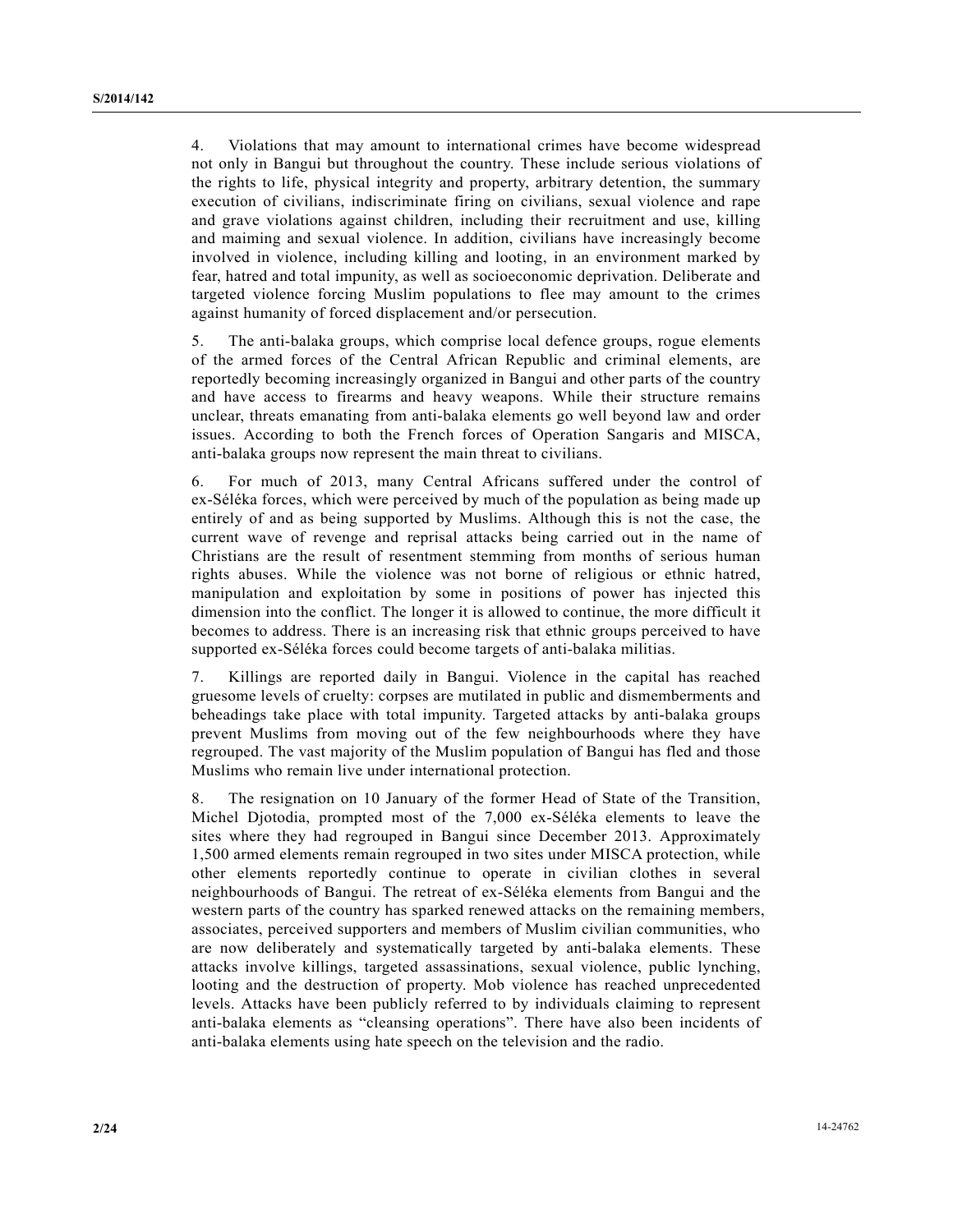9. Ex-Séléka elements are said to be regrouping in locations in the northern and north-eastern parts of the country, including in Kaga Bandoro, Ndélé, Bambari and Bangassou. On 30 January, ex-Séléka elements temporarily took control of the town of Sibut and reportedly announced that this marked a step towards establishing a line of demarcation between Muslim and Christian areas, raising fears of a de facto partition of the country. MISCA subsequently reinforced its deployment in the area. The movement of ex-Séléka elements was marked by significant surges in violence and human rights violations, as those forces destroyed villages, tools and seeds, conscripted forced labour and killed civilians along the way. In-fighting between rival ex-Séléka groups was also reported in a number of areas.

10. Logistical constraints and capability gaps notwithstanding, MISCA has made a significant difference in its areas of deployment in and outside Bangui, including with regard to the protection of civilians. In Bangui, MISCA operations carried out in coordination with Operation Sangaris forces were essential to restore basic security, enable the Transitional Government to resume its work while ensuring freedom of movement for international actors, secure key installations and sites of internally displaced persons and protect national and international stakeholders, including members of the transitional institutions. MISCA has also disarmed and cantoned some ex-Séléka elements. MISCA and Operation Sangaris efforts led to an increase in returns of internally displaced persons in the first weeks of February. MISCA has also collected arms, improved security on the main axis to Cameroon and provided escorts to humanitarian convoys. It has responded to situations on the basis of alerts from local populations and humanitarian actors in places such as Carnot, Berberati, Mbaiki, Bambari and Baoro. Although some interlocutors have identified the perceived partiality of some MISCA contingents as a challenge in some of these areas, MISCA has prevented near massacres and gross human rights violations and contributed to the safe delivery of humanitarian assistance.

11. However, over the past weeks, the ethnic and religious demography of the country has changed radically. Given the intensity of the violence, many Muslims have fled the country, mostly to Cameroon and Chad or to the north-eastern part of the Central African Republic. Many towns that used to have multiconfessional populations, such as Yaloke, Bossemptele, Bozoum and Mbaiki, have been emptied of their Muslim communities.

12. In the light of the dire situation and limited protection, a number of countries have organized the evacuation of their nationals. A transit site has been established in Bangui, where the national army of Chad provides security separate from MISCA. Several thousands of Muslims, including Central Africans, have been evacuated every week by plane, taxi and truck. Many of those evacuated have never lived outside the Central African Republic and have no place to settle. Heavily armed units of the national army of Chad are escorting convoys from Bangui and locations in the west to the northern part of the country and to Chad. In some cases, disproportionate use of force resulting in the death of civilians was reported.

13. At present, more than 15,000 Muslims seeking to flee to safety are taking shelter in 18 locations throughout the country, risking grievous violence if they leave. In numerous places in the north-western, western and central parts of the country, people depend for their lives on MISCA and Operation Sangaris protection. Humanitarian actors face the dilemma of whether to encourage people to stay in their communities, thereby endangering their lives, or to assist them in fleeing for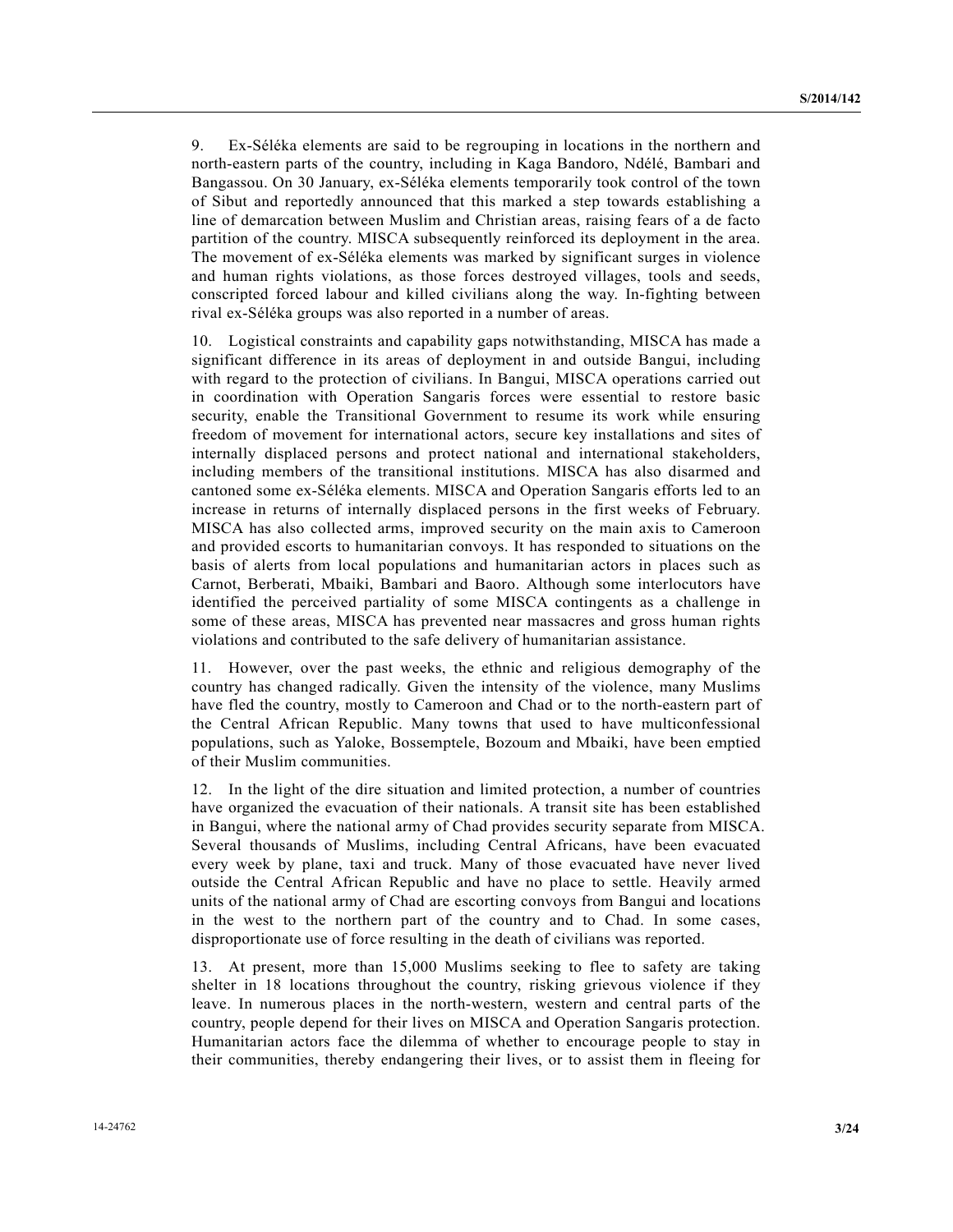their own safety, thereby indirectly contributing to the sectarian division of the country.

14. Vulnerable groups, notably women, children and the elderly, continue to be affected disproportionately. Since November 2013, cases of sexual violence perpetrated by armed men, most of whom are believed to be ex-Séléka elements, have been reported in Bangui, Boali, Bossemptele, Damara, Mbaiki and Sibut, as well as in the prefecture of Ouham Pende. During the events of 5 and 6 December in Bangui, numerous rapes, including gang rapes, were reportedly carried out by anti-balaka and ex-Séléka elements, notably during house-to-house searches and retaliatory attacks. Forced marriages involving children have also been reported; most are believed to have been perpetrated by ex-Séléka elements. Cases of sexual violence, including rapes, have been reported at sites where internally displaced persons are located. Incidents involving the abduction of women and sexual slavery have also been reported in the countryside.

15. The grave human rights violations committed against children, particularly reports of their recruitment into armed groups, is alarming. Although precise numbers are difficult to establish, there is evidence that the March 2013 estimate according to which some 3,500 children formed part of Séléka ranks may have increased: as many as 6,000 children could be associated with armed groups. Anti-balaka elements are also reportedly recruiting children. Health centres and schools have been looted across the country and often remain closed, disrupting children's access to education and health care.

16. These developments have resulted in a humanitarian crisis of unprecedented proportions. As at 21 February, 2.5 million people (over half the country's population) were in need of humanitarian assistance. Almost 700,000 Central Africans had been displaced within the country. More than 288,000 were refugees in neighbouring countries and more than 65,000 third-country nationals had been evacuated.

17. Humanitarian needs are immense in all sectors and are likely to increase further, while insecurity impedes aid workers from reaching all those in need. In addition, humanitarian entities are being targeted for their resources. Insecurity along the road from Cameroon, the commercial and humanitarian lifeline to Bangui, affects the delivery of supplies, including relief supplies. MISCA has started to deploy convoy escorts along the road three times a week, which has improved the situation, but demand is great and the route remains insecure. On 12 February, the World Food Programme was forced to open an air bridge from Douala, Cameroon, to Bangui, resulting in an almost eightfold increase in the cost of getting assistance to those in need.

## **B. Political developments**

18. The resignations on 10 January of Mr. Djotodia (see para. 8 above) and the Prime Minister, Nicolas Tiangaye, during a summit of the Economic Community of Central African States (ECCAS) in N'Djamena has led to a shift in the political landscape. International concerns about the effectiveness of the transitional leadership and its failure to respond to the escalation of violence have increased.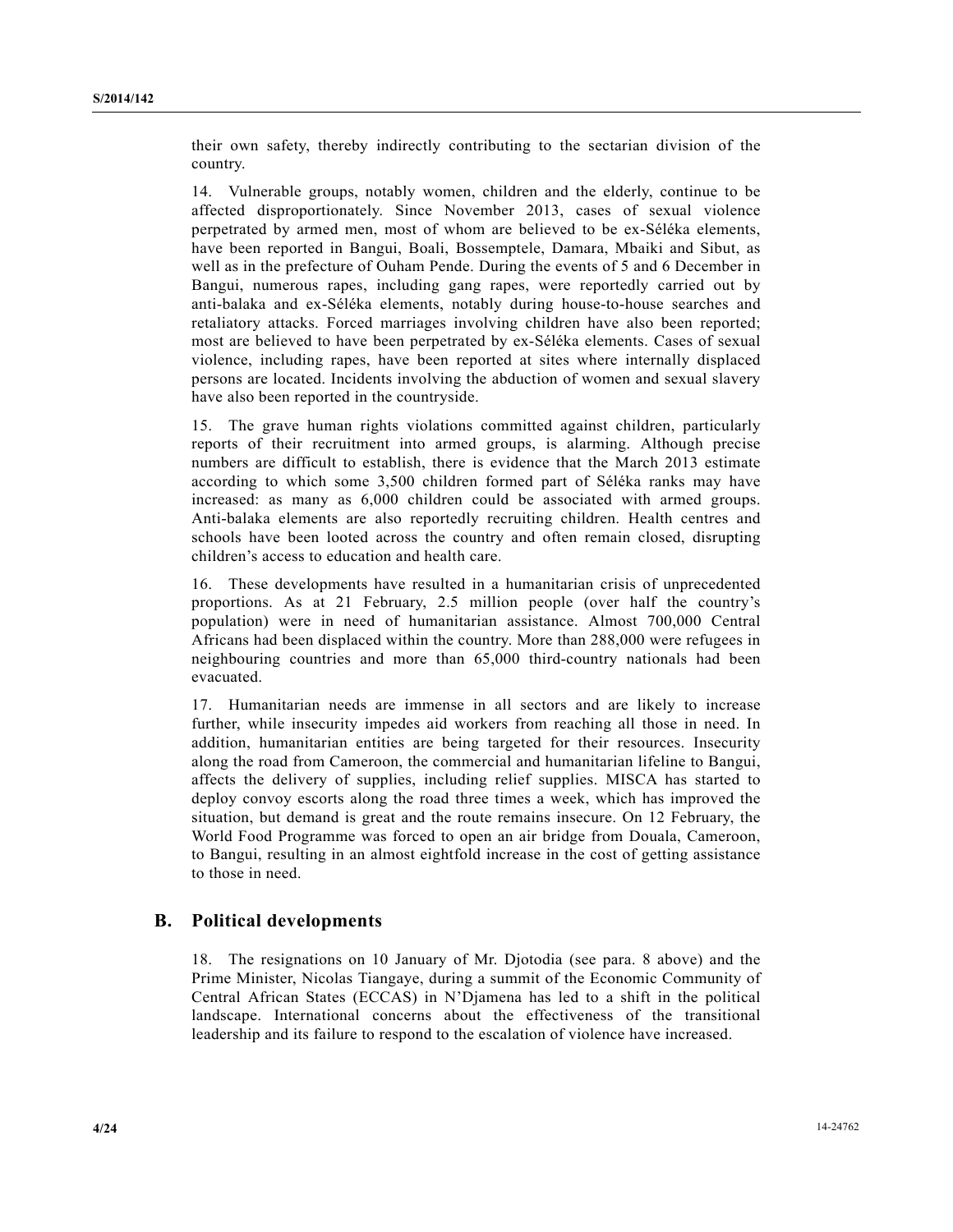19. On 20 January, the National Transitional Council elected Catherine Samba-Panza, then Mayor of Bangui, as the new Head of State of the Transition of the Central African Republic. Since taking office, Ms. Samba-Panza has taken a number of decisive steps, including the appointment of André Nzapayeké as Prime Minister on 23 January and the formation of a new Transitional Government on 27 January. The new Government comprises 20 members, including three ex-Séléka representatives and one anti-balaka representative. The appointment of over 20 advisers has raised some concern that the office of Ms. Samba-Panza may serve as a shadow cabinet.

20. While not fully in line with the provisions of the Libreville agreements, the N'Djamena Declaration and the transition charter, the formation of the new Government was a positive development that provided new impetus to the transition. Nonetheless, it provoked dissatisfaction among ex-Séléka and anti-balaka leaders and led to a subsequent spike in violence in Bangui. The former political opposition rejected an offer to participate in the Government.

21. The transitional authorities have made additional efforts to establish the required institutional framework to organize the elections, which should conclude the transition period. On 24 December, the seven-member national elections authority was formally established but has yet to become operational. The electoral needs assessment mission that I dispatched to the Central African Republic from 28 January to 11 February concluded that the Transitional Government had declared its intention to organize elections as soon as possible. However, the capacity of national stakeholders to organize the polls within the transitional time frame will depend on their ability to establish local branches of the national elections authority throughout the country and other institutions, such as the High Council for Communication, to complete the legal framework, to restore some security and State authority across the country and disarm, at least in part, armed elements, to address the absence of civil registries and to assess the availability of resources, from both the Transitional Government and international partners, to organize the elections.

22. Determining the appropriate timing for holding elections in the Central African Republic will not only be a matter of putting into place the necessary technical capacities and legal arrangements and of providing a secure environment. It will also depend on establishing the right political environment, one in which elections will help to strengthen society and advance stability rather than be a source of conflict and social instability.

23. The violence in December has further decimated the already scarce national capacities and led to the collapse of the already weak administration. Civil servants have not been paid for five months and the State continues to have no money to pay their salaries. The capacity of the new transitional authorities to effect change will in part depend, in the immediate future, on support from the international community.

24. The situation outside Bangui is marked by the near-total absence of State administration and services. Ex-Séléka elements continue to consider themselves the legitimate representatives of the State in areas where they maintain a presence and seek to exercise State responsibilities, such as law and order and tax collection, although in many cases their actions amount to arbitrary rule and extortion. In some areas in the north-west, anti-balaka groups too are reportedly operating as de facto authorities.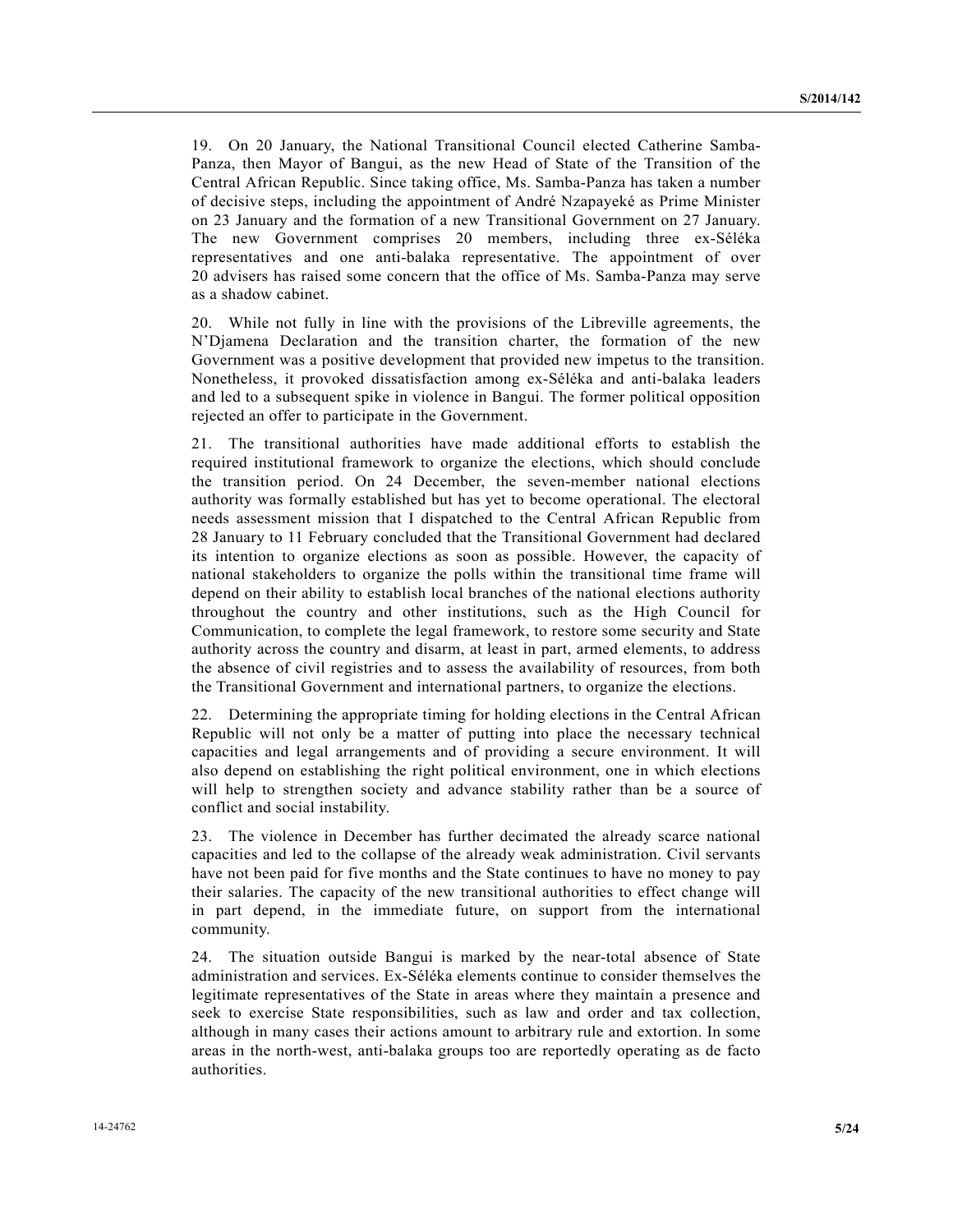25. The crisis in the Central African Republic is extremely complex. The country has experienced three internal conflicts in 10 years and its third Transitional Government in one year. The current situation is the continuation of a decades-long cycle of political and security crises. At its roots, it stems from long-standing socioeconomic, political, structural and governance deficiencies, from fragile social cohesion and from deep-seated feelings of marginalization among some communities, in particular populations in the northern part of the country, which have felt discriminated against by the central Government. These conditions have been exacerbated by corruption, nepotism, the abuse of power, internal strife, outside interference and the deteriorating capacity of the national army. This context, coupled with extremely weak State institutions, has left consecutive central governments vulnerable. The State is overwhelmed and has virtually no capacity to manage the massive array of threats it is facing and will need to be rebuilt from its foundations. There is no national army and what remains of the police and the gendarmerie lacks the basic equipment and means to exercise its duties. The State administration is absent in many places and the international community is having to substitute for the State in the delivery of basic services where possible.

## **C. Rule of law**

### **Justice and corrections**

26. The events in December have caused a total breakdown of law and order. Courts have been systematically destroyed and attacks have been launched on prisons, resulting in the freeing of some detainees and the killing of others and in constant threats against judges. Courts and prisons have ceased to function, although the main prison in Bangui was reopened on 14 February, following an intervention by the Head of State of the Transition. Civil servants and magistrates have abandoned their positions and it has become impossible to bring suspects to justice, detain them or even carry out arrests. Only a few representatives of law and order institutions have resumed their duties in Bangui. The penal chain has been disrupted, paralysing the proper administration of justice and contributing to large-scale impunity. The situation considerably complicates the work of the international forces.

### **National police and gendarmerie**

27. What remained of the national police was further weakened during the December events. Stations were looted and police and gendarmerie personnel abandoned their positions. Some officers joined the ranks of ex-Séléka and anti-balaka groups. The Compagnie nationale de sécurité, one of the two operational units still in possession of firearms, was first attacked by anti-balaka elements, then disarmed by ex-Séléka forces. Most of the infrastructure has been destroyed. Police officers and gendarmes lack equipment, including radios and protection gear, and have only six vehicles.

28. Police elements have started returning to their duties and three out of eight police stations have reopened in Bangui. To date, 700 police officers (of the 1,675 said to have been working prior to December) have registered in Bangui. A Peacebuilding Fund project worth \$2.5 million has been approved to support the rehabilitation of eight police commissariats and three gendarmerie brigades in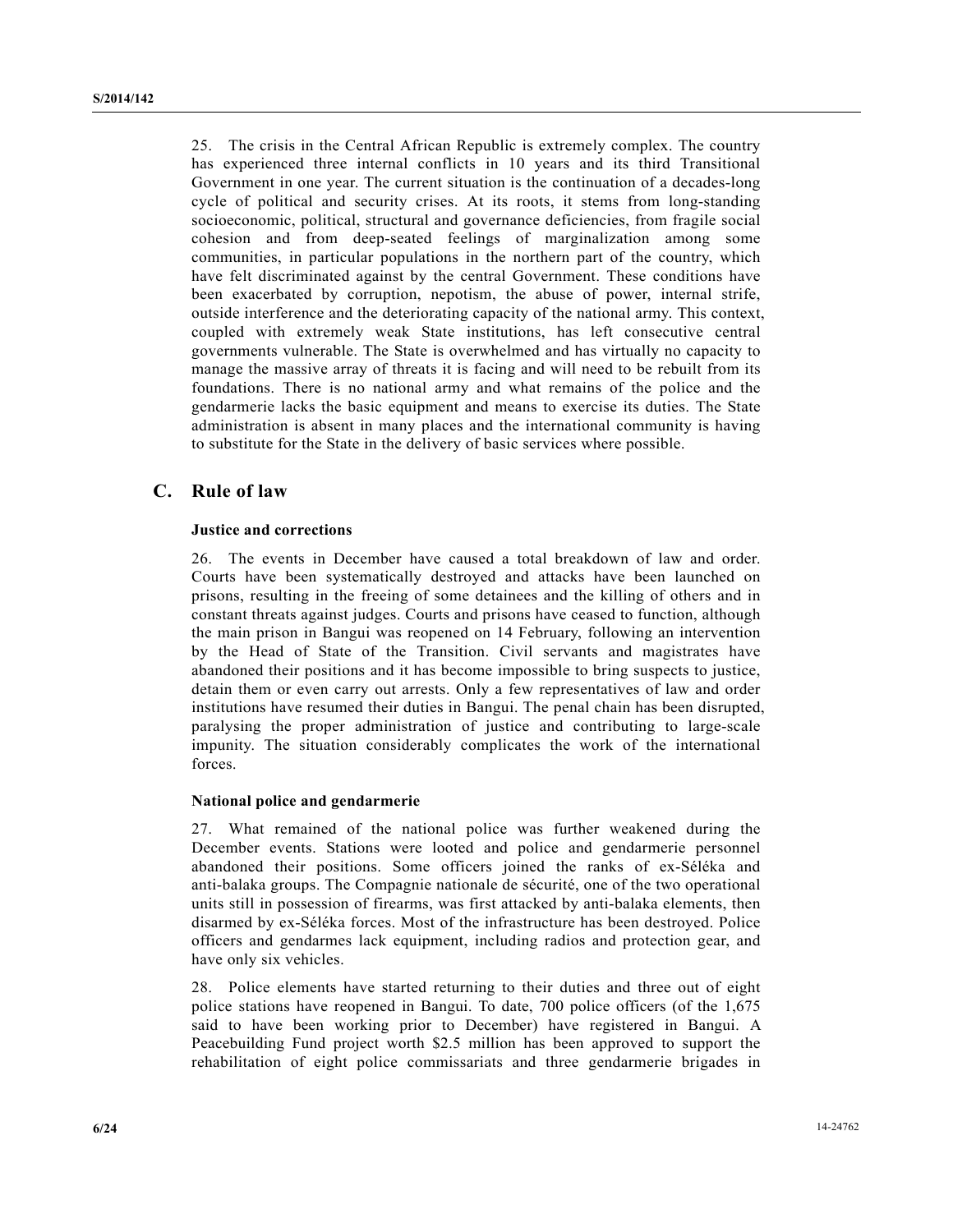Bangui and provide some vehicles and communications equipment. On 15 January, police and gendarmerie started joint patrols with MISCA in Bangui.

29. According to the gendarmerie, 1,200 officers out of 3,500 gendarmerie personnel present before December have registered. Although the bulk of those officers are in Bangui, 226 police personnel are operating outside the capital, including in Boali, Bossemptele, Yaloke, Mbaiki, Nola, Berberati, Bouar, Bangassou, Mobaye, Obo and Bambari.

### **Disarmament**

30. The retreat of the majority of the previously regrouped ex-Séléka elements is a setback for the planning of disarmament, demobilization and reintegration activities. At the same time, the threat posed by anti-balaka and other, already existing or newly emerging, armed groups means that new approaches for managing them are required. There are worrying reports that the prospect of taking part in a disarmament, demobilization and reintegration programme in the future is becoming an incentive for some to take up arms.

31. While it remains challenging to plan a formal disarmament, demobilization and reintegration programme for ex-Séléka elements, these elements are indicating a willingness to regroup and enter into such a process. Those currently regrouped lack sufficient food, shelter and access to medical facilities.

32. Under the new Transitional Government, responsibility for disarmament, demobilization and reintegration has shifted to the Ministry of Defence. While a disarmament, demobilization and reintegration strategy was adopted on 15 November 2013, it needs to be revised to reflect the new realities on the ground. The need to address the security challenges unique to the Central African Republic, including the presence of anti-balaka and other community-based militias or groups, will require the design and implementation of a creative, tailored programme that could include some combination of community violence reduction, emergency employment, social cohesion and reconciliation activities. Such a tailored programme would need to be designed through a close collaboration between the Government and the United Nations. There should be an immediate focus on measures that can have a quick impact on the security situation, including measures aimed at disarming and cantoning armed elements, while longer-term and more comprehensive and sustainable disarmament, demobilization and reintegration programmes are developed. Contributions of partners to early recovery and social cohesion programmes aimed at restoring livelihoods will be critical for breaking the cycle of insecurity and violence at the community level.

#### **Reconstitution of the national defence and security forces**

33. Efforts have been made to identify and regroup former elements of the armed forces of the Central African Republic. On 5 February, 6,500 of the 8,434 elements that used to make up the armed forces responded to a call by the Head of State of the Transition to gather at the École Nationale d'Administration et de Magistrature. Aside from the lack of financial and logistical resources, the public lynching of a member of the armed forces who had been an ex-Séléka element minutes after the public ceremony at which the Head of State of the Transition officially assumed control over the army illustrates the deep divisions that exist within the armed forces and the need to restructure them from their foundations. The new Minister of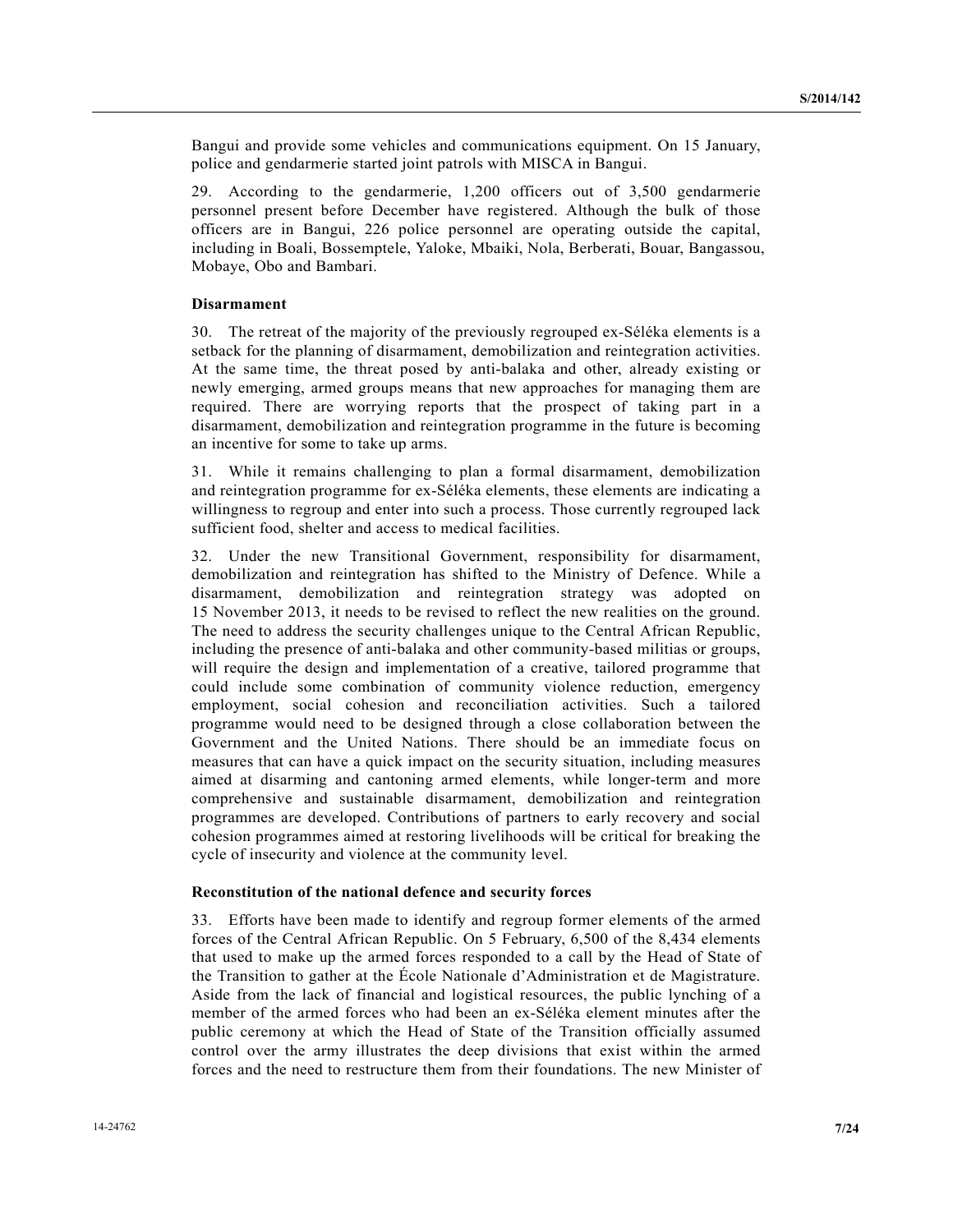Defence has indicated a desire to create an army that is representative of the whole population and, in doing so, to include ex-Séléka members. However, any integration into the army should take place within the parameters of a political framework that lays out the basic preconditions for integration, including vetting for human rights or other abuses.

#### **Mine action**

34. In December 2012, the United Nations recorded stockpiles that included 11,654 items of obsolete ammunition, explosive remnants of war and 165,934 items of small arms ammunition. During the inspection of those stockpiles in November 2013, it was established that 83 per cent of the obsolete ammunition and explosive remnants and 99 per cent of the ammunition holdings had disappeared. There are concerns that much of these items are currently in the hands of the armed groups and civilians.

## **D. Socioeconomic situation**

35. Before the most recent crisis, the Central African Republic ranked 180th of 186 countries on the Human Development Index of the United Nations Development Programme. Since then, the socioeconomic situation in the country has deteriorated markedly. The crisis has negatively affected the economy and is expected to have long-term consequences for the people despite the country's wealth of natural resources. The massive movement of Muslim populations, traditionally at the centre of the small-scale trade and commerce sectors, has resulted in a shortage of goods, including medicines, and has also caused a significant increase in market prices. Most of the goods are imported through the principal road linking the Central African Republic to Cameroon but insecurity has blocked free passage.

36. Public finances have collapsed. According to projections of the International Monetary Fund, the gross domestic product contracted by 14.5 per cent in 2013 and the inflation rate stood at 12 per cent. The account deficit totalled 5.6 per cent of the gross domestic product in 2013. The most pronounced poverty is found in rural areas. A total of 75 per cent of the population relies on small-scale agriculture for food and income. A lack of seeds and tools, combined with continued insecurity, is likely to have a significant negative impact on agriculture production and commodity prices, and heighten the real risk of a food and nutrition crisis.

37. The World Bank, through a restructuring of its current operations and additional financing, has committed some \$100 million in support of emergency response efforts, including rapid support to the public sector. The World Bank, the European Union and the International Monetary Fund intend to re-engage with authorities to discuss direct budget support. However, the ability to re-engage with national authorities will depend on the prevailing security situation in the country.

38. The combination of widespread poverty, disruptions to commerce and agriculture, continued insecurity in many parts of the country, large-scale population displacements and the total absence of public services by the Government leaves the population and country extremely vulnerable to a looming and even deeper socioeconomic and humanitarian crisis.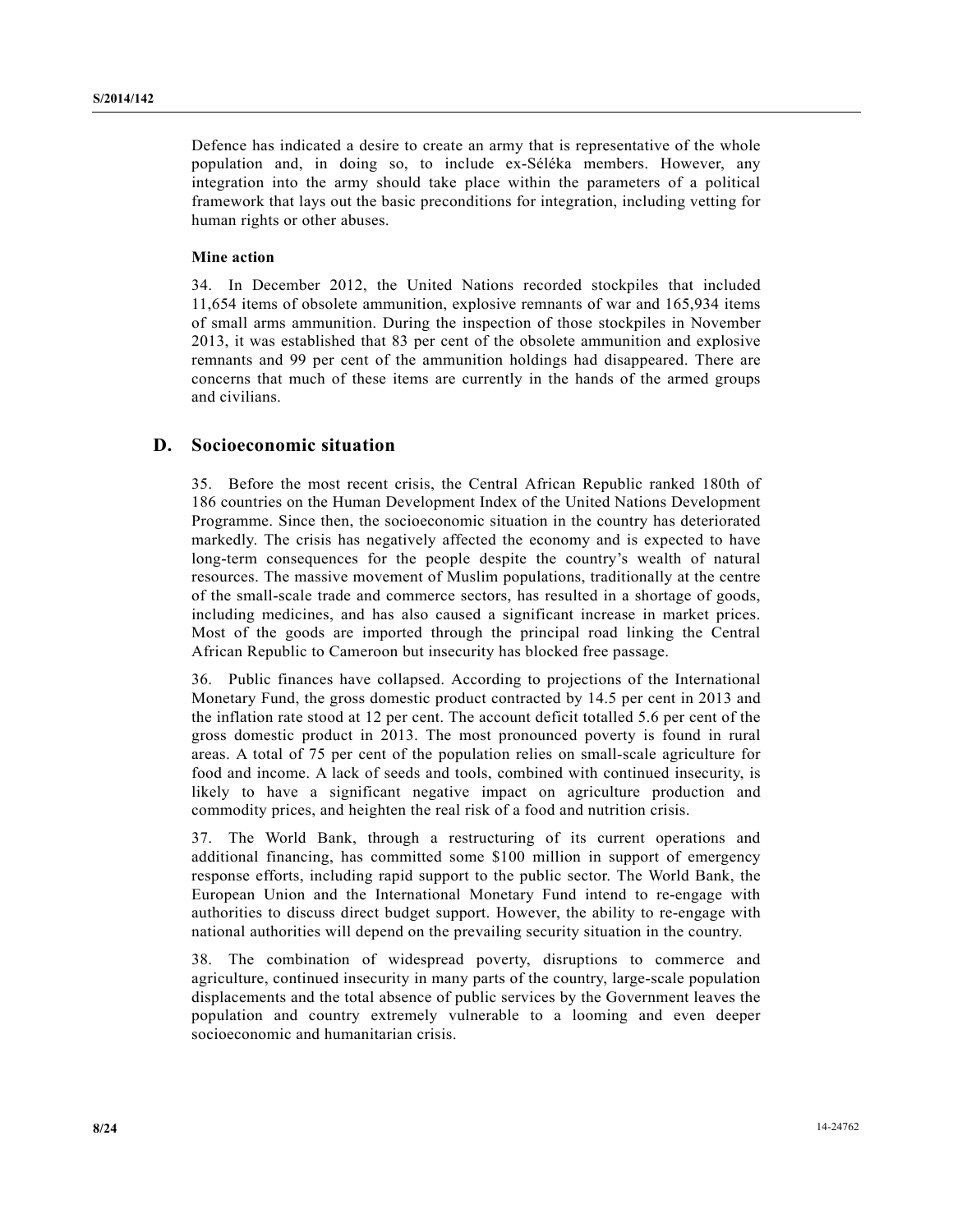## **E. Subregional aspects**

39. The subregion, under ECCAS leadership, has remained actively engaged in fostering a solution to the current crisis, including through efforts led by the President of Chad and Chair of ECCAS, Idriss Deby Itno, and the President of Congo and Chair of the Follow-up Committee on the Inclusive Political Dialogue in the Central African Republic, Denis Sassou Nguesso, as well as through the provision of temporary financial support to pay the salaries of civil servants. A joint ECCAS-African Union delegation comprising the Foreign Ministers of Chad and Congo, the Minister of Defence of Congo and the African Union Commissioner for Peace and Security visited Bangui on 28 December 2013 to stress the need for cohesion and effective unity of action among all stakeholders.

40. ECCAS, working in close coordination with the African Union, responded to the deteriorating situation by convening the Sixth Extraordinary Summit of the Heads of State and Government of ECCAS, held in N'Djamena on 9 and 10 January. During that meeting, the former Head of State of the Transition, Mr. Djotodia, announced his resignation. In a subsequent communiqué, ECCAS Heads of State and Government regretted the passivity of the political class in the Central African Republic and the lack of unity within the Transitional Government and called for the swift election of a new Head of State of the Transition. They also asked the ECCAS secretariat and the African Union Commission to examine the modalities of the organization of the National Reconciliation Conference, under the auspices of the mediator. On 29 January, the African Union Peace and Security Council took note of the decisions taken by ECCAS at the Sixth Extraordinary Summit and urged the international community, including the United Nations, to provide all necessary support to the efforts of the leaders of the region to facilitate an effective international action in support of the Central African Republic.

41. The crisis has affected neighbouring countries, where more than 288,000 Central Africans have sought refuge, almost 54,600 of them since December 2013. There are continuing reports of the presence of foreign fighters in the Central African Republic, including Boko Haram elements and others who crossed the border from Darfur and other regions. The dissolution of State authority and the commission of crimes against the Muslim minority have created conditions that extremist groups from inside and outside the subregion could seek to exploit. In order to promote the long-term stability and economic development of the Central African Republic, it is critical that such groups not be allowed to take advantage of the current chaotic conditions and establish a foothold in the country.

# **III. International security response**

## **A. African-led International Support Mission in the Central African Republic**

42. On 13 December, following consultations on the margins of the Elysée Summit for Peace and Security in Africa, held in Paris on 6 and 7 December, the African Union Peace and Security Council authorized an increase in MISCA strength from 4,500 to 6,000 uniformed personnel. Pursuant to the agreement reached by the African Union and ECCAS, authority was transferred from the Mission of ECCAS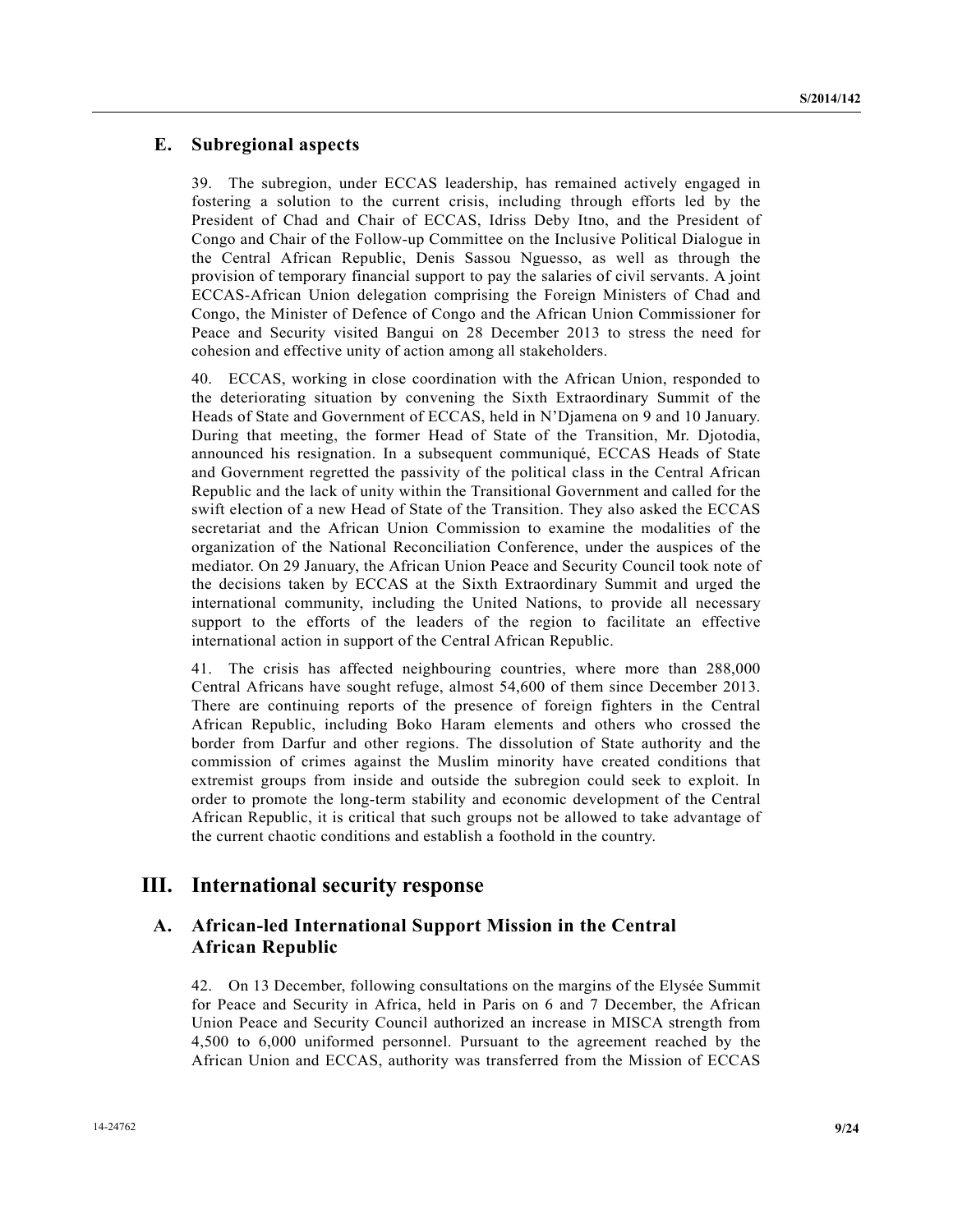for the Consolidation of Peace in the Central African Republic to MISCA on 19 December 2013. MISCA expedited its force generation process and managed to reach its full strength by early February, although some critical capabilities have yet to be deployed.

43. As at 21 February, MISCA strength stood at 6,032 uniformed personnel, including 5,404 military personnel and 628 police personnel forming four formed police units. The latter started foot patrols in Bangui, as their vehicles have yet to be deployed. The MISCA civilian component comprises 35 personnel (compared with the 152 envisaged in the concept of operations) specialized in political affairs, humanitarian liaison, human rights and mission support. Liaison mechanisms have been established to promote coordination between MISCA and Operation Sangaris forces, as well as with the Regional Cooperation Initiative for the Elimination of the Lord's Resistance Army, deployed in Obo Province, south-eastern Central African Republic. Since his appointment as Special Representative of the Chairperson of the African Union Commission and Head of MISCA, Jean-Marie Michel Mokoko has worked closely with my Special Representative and Head of the Integrated United Nations Peacebuilding Office in the Central African Republic (BINUCA), Babacar Gaye, and other stakeholders to address the unfolding crisis. MISCA achievements have been made at the cost of great sacrifices, including 17 fatalities and 118 wounded.

44. Its swift deployment notwithstanding, MISCA faces significant challenges in terms of air mobility, information and communications systems, intelligence capacity, medical facilities and logistics supply and sustainment. Given the poor state of the road infrastructure, the absence of enablers and multipliers such as signal units, engineering capacity, heavy transport equipment and utility helicopters hampers the mission's operations. There is an urgent need for enablers and force multipliers to enable MISCA to conduct operations more effectively.

45. The United Nations, together with France and the United States of America, is deploying military and civilian experts to work with MISCA to strengthen its command and control and administrative structures, improve its information and communications technology infrastructure and provide training. During a donors conference held by the African Union on 1 February, donors pledged approximately \$316 million in support of the Central African Republic, including MISCA. The MISCA budget for 2014 amounts to \$409 million. Using the trust fund, the United Nations is upgrading MISCA information and communications capabilities. On 20 and 26 February, the United Nations sent two aircraft to Bangui carrying 1,200 very high frequency hand-held radios, 25 repeaters and other assorted items of information and communications technology and power-generation equipment. The United Nations has also deployed experts to install the equipment and train MISCA personnel to use it.

## **B. Operation Sangaris and the deployment of the European Union force**

46. Operation Sangaris of France deployed to the Central African Republic on 6 December with the aim of restoring minimum security conditions in Bangui and supporting the build-up of the MISCA force. A total of 2,000 Operation Sangaris military personnel are deployed in Bangui and in hotspots in the western and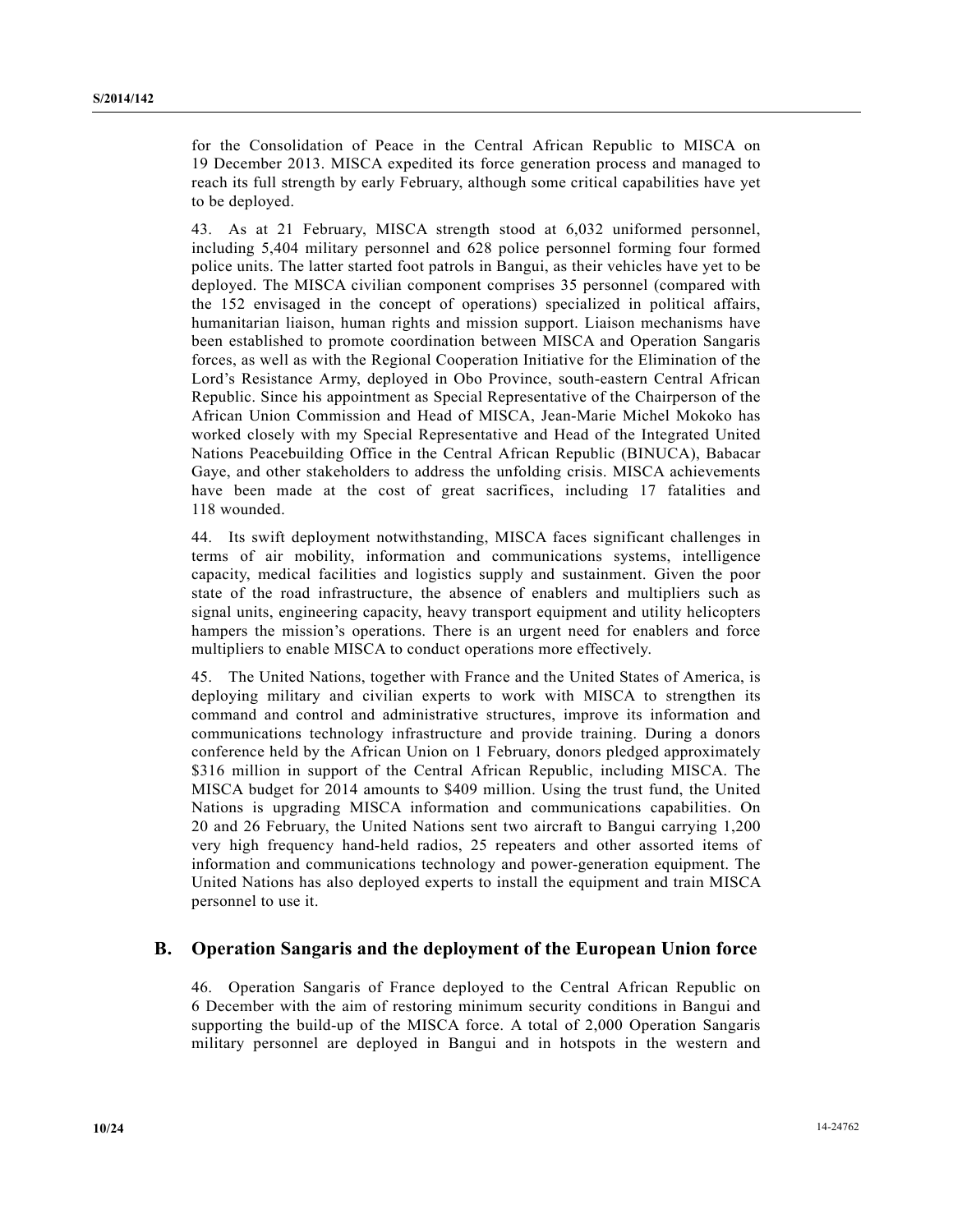northern parts of the country, including in the towns of Berberati, Yaloke, Boda and Bambari and in Vakaga prefecture.

47. On 10 February, the Council of the European Union established a European Union military operation in the Central African Republic, which is to contribute to a safe and secure environment in the Bangui area for up to six months, with a view to handing over to partners. The force is expected to commence deployment early in March and begin operations soon thereafter.

### **C. Immediate measures**

48. The continued deterioration in the security situation, in particular the widespread killings and pervasive threats to civilians described above, demands the focused attention of and urgent action by the international community. On 20 February, I proposed to the Security Council a new six-point initiative designed to stop the violence and killings, protect civilians, prevent the de facto partition of the country, facilitate the delivery of humanitarian assistance and provide the Government with some urgently needed support. The initiative calls for the rapid reinforcement of the African Union and French forces on the ground and the deployment of additional troops and police personnel; the provision of logistical and financial support to African forces; the coordinated command of the international forces, with a narrowly focused mission to prevent killings and protect civilians; a rapid infusion of tangible support to the Government of the Central African Republic; the acceleration of a political and reconciliation process for the country; and urgent and full funding for humanitarian operations.

49. Even as we lay the groundwork for a future United Nations peacekeeping operation, it is critical that all actors focus on the most urgent, high-priority objectives, namely halting the violence against innocent civilians, protecting civilians and providing relief to those in need. Achieving these objectives will require the contribution of many actors. I urge Member States, regional organizations and other key partners to make tangible contributions to ensure the success of this initiative through the provision of military and police personnel, funding for humanitarian operations, financial and material support to MISCA and the Government of the Central African Republic, as well as political support to the peace and reconciliation process.

# **IV. Conditions for the United Nations peacekeeping operation to operate successfully**

50. In my report on the Central African Republic dated 15 November 2013 (S/2013/677), I outlined a number of conditions that need to be present on the ground in order for a United Nations peacekeeping operation to operate successfully. They include the need for the transition to remain in place and for the Transitional Government to demonstrate its commitment to the process and take concrete steps to implement the agreed framework. The new Head of State of the Transition and her Government have taken encouraging steps to demonstrate their commitment to moving the process forward and addressing immediate challenges, including the reopening of the prison in Bangui and negotiations on the payment of salaries of civil servants. There is hope that the new leadership will put the transition process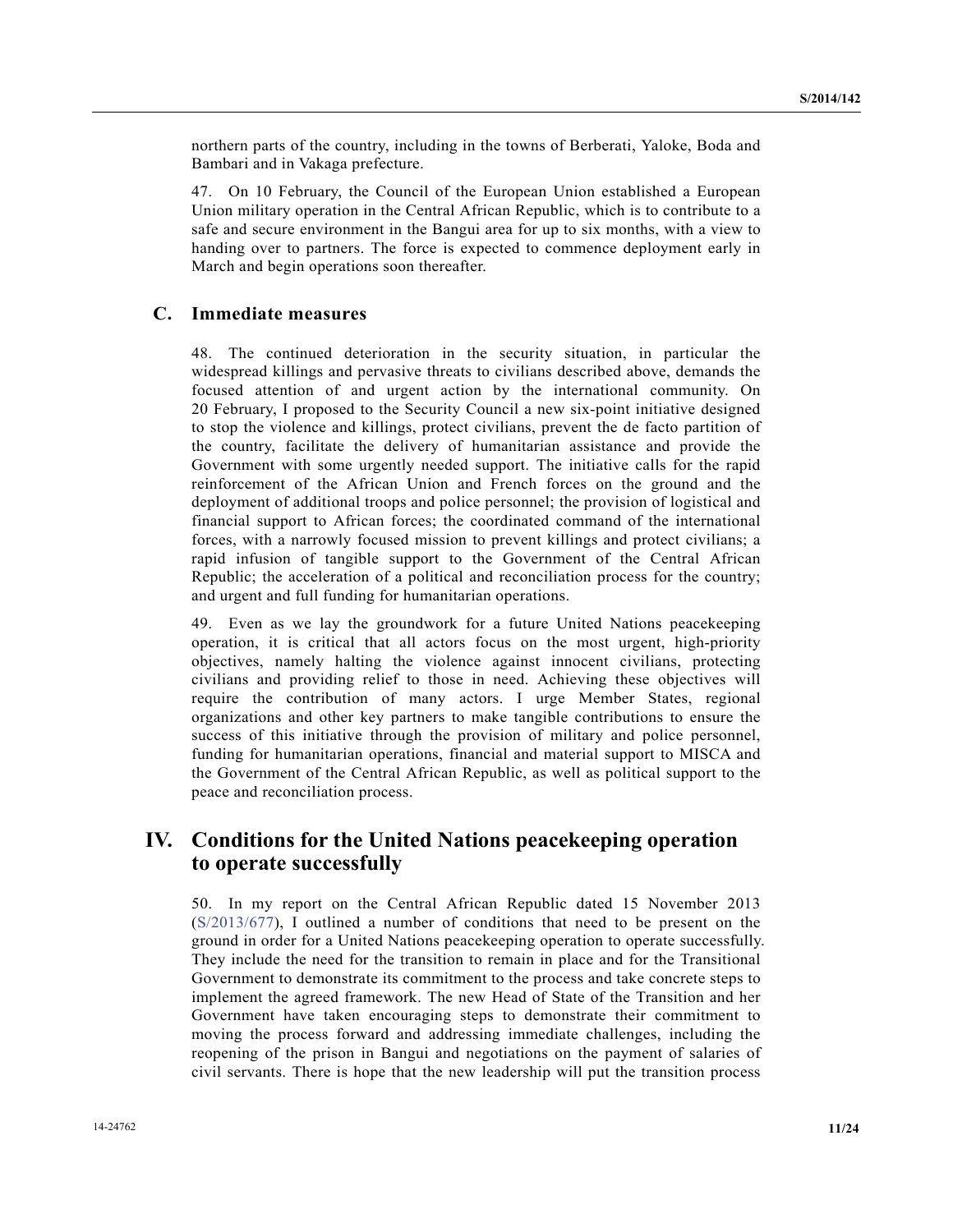back on track and create conditions conducive to the holding of elections. However, the fragility of the current political framework, which has not been fully adhered to and is overtaken by events, has been identified as a major risk for any future peacekeeping operation.

51. With regard to the reconstitution of the national security institutions, distinguishing between forces officially representing the State security apparatus and forces acting outside of any legal framework requires, first and foremost, a national vision with regard to security and rule of law institutions throughout the country and the future composition of the armed forces, including criteria for the integration of its members and the disarmament, demobilization and reintegration of former armed elements. Although some progress has been made at the technical level, building consensus around such a vision is fundamentally a political process that has yet to take place.

52. The situation in the Central African Republic has changed drastically, as described above. While the current and future political contexts in the country are important long-term success factors for the mission, the most important and urgent consideration is the protection of civilians and the creation of a secure environment throughout the country. Consequently, I am proposing the rapid deployment of a United Nations peacekeeping operation to address the key security challenges in the country.

# **V. Recommendations for the possible transformation of the African-led International Support Mission in the Central African Republic into a United Nations peacekeeping operation**

53. In a letter dated 27 January 2014, the Minister of Foreign Affairs of the Central African Republic requested that a United Nations peacekeeping operation be deployed to stabilize the country and address the civilian aspects of the crisis. The Head of State of the Transition reiterated the request in the meeting with my Assistant Secretary-General for Peacekeeping Operations held in Bangui on 12 February.

54. In a letter dated 17 February 2014, the Chairperson of the African Union noted that the deployment of MISCA was aimed at facilitating a broader and more sustainable international engagement in the Central African Republic, which would include the deployment of a United Nations operation in due course, once the required conditions had been created on the ground. Expressing the hope that, within 6-9 months, the initial stabilization phase would be completed, the African Union expressed the view that the precise time frame should be determined on the basis of regular joint assessments of the situation.

## **A. Deployment of the proposed peacekeeping mission**

55. The challenges that confront the Central African Republic run deep and are not given to easy solutions. In spite of the progressive effectiveness of MISCA and Operation Sangaris, the current deployment of international security forces is not sufficient and lacks the civilian component to adequately protect civilians under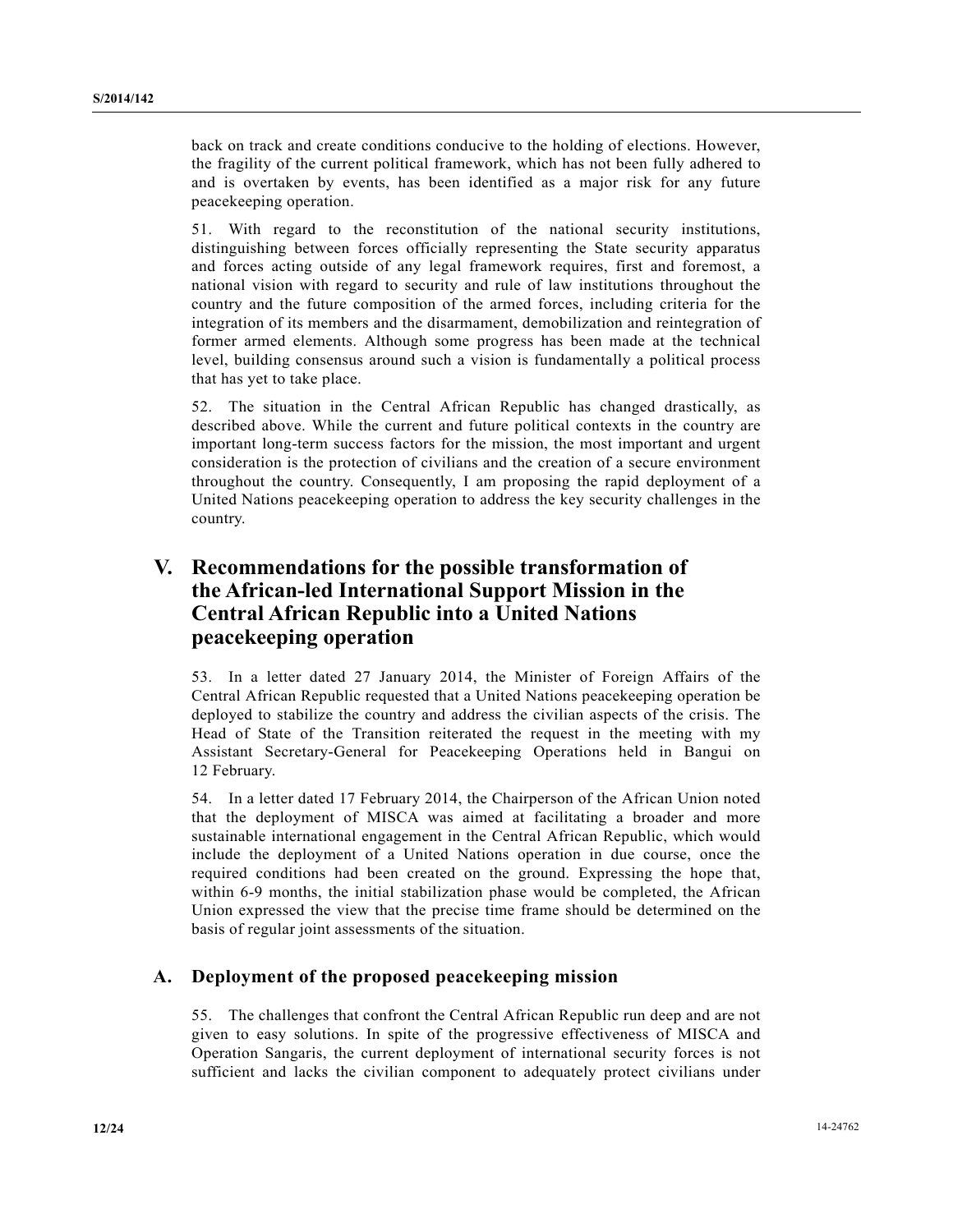imminent threat or to tackle the root causes of the conflict. Addressing the crisis in the Central African Republic requires a unified and integrated approach through the deployment of a multidimensional peacekeeping operation, with the protection of civilians as its utmost priority. An important factor that has influenced my decision to recommend the deployment of a United Nations peacekeeping operation is that the Organization is uniquely positioned to deploy and sustain a multidimensional peacekeeping operation with the full range of capacities that are required to address the deep-rooted nature of the complex crisis now unfolding in the Central African Republic.

56. In the early stages of its deployment, a United Nations peacekeeping operation will need to focus its efforts on the most urgent priorities and to provide some immediate dividends to the population in the areas of security, protection of civilians, human rights and justice, building on the progress made by MISCA and Operation Sangaris. In the long term, in order for the United Nations to make a lasting difference in the Central African Republic, it will need to support national efforts to break the cycle of recurring political and security crises and to contribute to establishing the conditions for long-term stability and social and economic development.

57. The objectives and priorities of a United Nations operation, and hence its configuration and activities, should be adjusted over time to the particular conditions and needs of the country and its people. Thus, the objectives of the United Nations peacekeeping operation during the early phase of its deployment will focus on providing a secure environment, a sine qua non for progress in other areas, supporting the Transitional Government to exercise basic State functions, supporting peace and reconciliation efforts, protecting basic human rights and facilitating the delivery of humanitarian assistance. As conditions evolve in the country and, in particular, as the security situation improves and national security capabilities develop, the objectives of the United Nations mission will shift to focus increasingly on supporting the extension of State authority and the State's ability to deliver public services, the consolidation of a stable political environment, the reconciliation of communities and the return of people to their homes, the development of rule of law institutions and the promotion of respect for human rights. An exit strategy, which will have to be based on progress made in building national capacities, will need to be determined from the outset.

58. The work of the United Nations in the Central African Republic must be based on a clear understanding of the current situation and be tailored to the future needs of its people. A "fit-for-purpose" approach is required, focusing on a strong, flexible and mobile countrywide deployment of uniformed personnel and civilians that will allow the mission to prevent and respond to security threats as they evolve, while giving the necessary attention to priorities in its civilian activities. Critical benchmarks will be built into the mandate at every stage of the mission so as to enable it to move as rapidly as possible from entry to stabilization, consolidation and a sustainable exit.

59. Because of the unique circumstances of the Central African Republic, the approach taken in military, police and civilian deployments must be phased in a deliberate manner and be linked to the priority objectives of the mission. To deal with immediate security needs, there will be an initial surge of military personnel and corresponding military enablers. Alongside this initial military surge, essential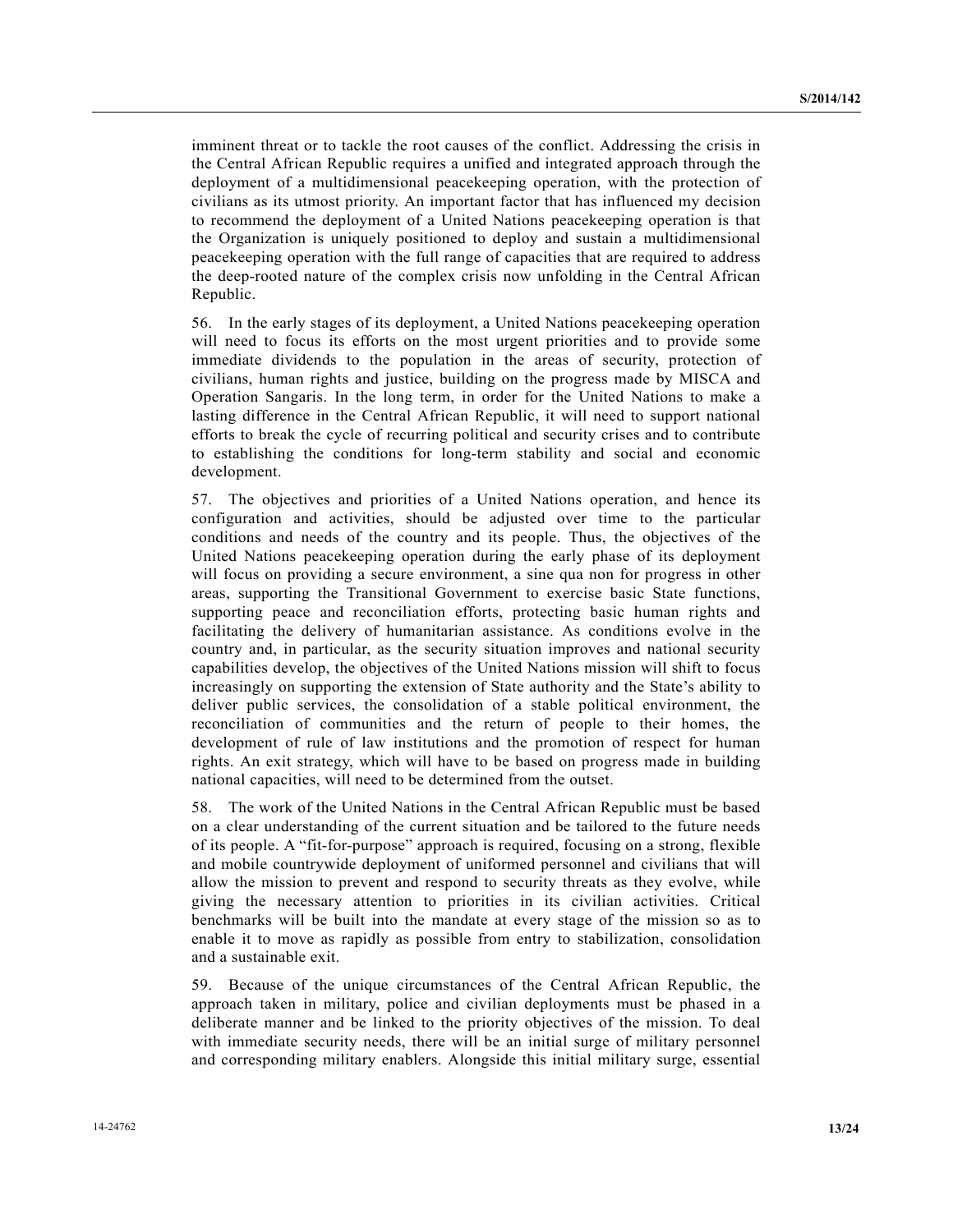civilian capacities will be deployed, phased in gradually as the situation stabilizes and as the necessary living and working facilities are developed, and more work can be undertaken on civilian tasks. Police will also be phased in and, as the security environment improves, should eventually replace the bulk of the initial military surge capacity. While a large, initial military deployment will be necessary to address the security challenges, it is envisaged that United Nations military forces would progressively draw down as quickly as conditions permit, allowing the United Nations to focus as much of its efforts as possible on critical civilian, Statebuilding tasks. System-wide assessments will be conducted to further refine and elaborate the overall United Nations response. Efforts will be necessary from the outset of the mission to manage the expectations of the population through a strong communications strategy.

## **B. Mandate of the proposed mission in the Central African Republic**

60. It is recommended that, operating under a Chapter VII authorization, the mandate of the proposed United Nations peacekeeping operation include: (a) the protection of civilians; (b) the protection of United Nations personnel, installations and equipment and ensuring the security and freedom of movement of United Nations and associated personnel; (c) support for the political process and key elements of the transition, including the restoration of State authority and its extension throughout the territory; (d) the creation of security conditions conducive to the delivery of principled humanitarian assistance and the safe, voluntary and sustainable return of internally displaced persons and refugees; (e) the promotion and protection of human rights; (f) the promotion of a national dialogue, mediation and reconciliation at all levels; and (g) support for the disarmament, demobilization and reintegration of former armed elements, with specific attention to children, and the repatriation of foreign elements, as well as community violence-reduction programmes.

61. Additional tasks should include: (a) support for the organization and conduct of elections; (b) support for security sector reform; (c) support for the police, justice and correctional institutions to reinstate the criminal justice system; (d) mine action, monitoring of weapons and ammunition trafficking and stockpile management; (e) coordination of international efforts in support of enhancing good governance, including the development of sound fiscal policies and natural resources management; and (f) institution-building and laying the groundwork for long-term socioeconomic recovery.

62. It is important to stress that not all of these activities will be carried out in equal proportions at all stages of the peacekeeping mission's presence. On the contrary, the mission will need to regularly adjust its priority activities, and hence its configuration, to the circumstances on the ground.

## **C. Tasks to be fulfilled by the United Nations mission**

### **Protection of civilians**

63. The key focus of the United Nations mission in the initial stage must be the protection of civilians. This requires military and civilian expertise in civil-military coordination, liaison with local populations, gender expertise, human rights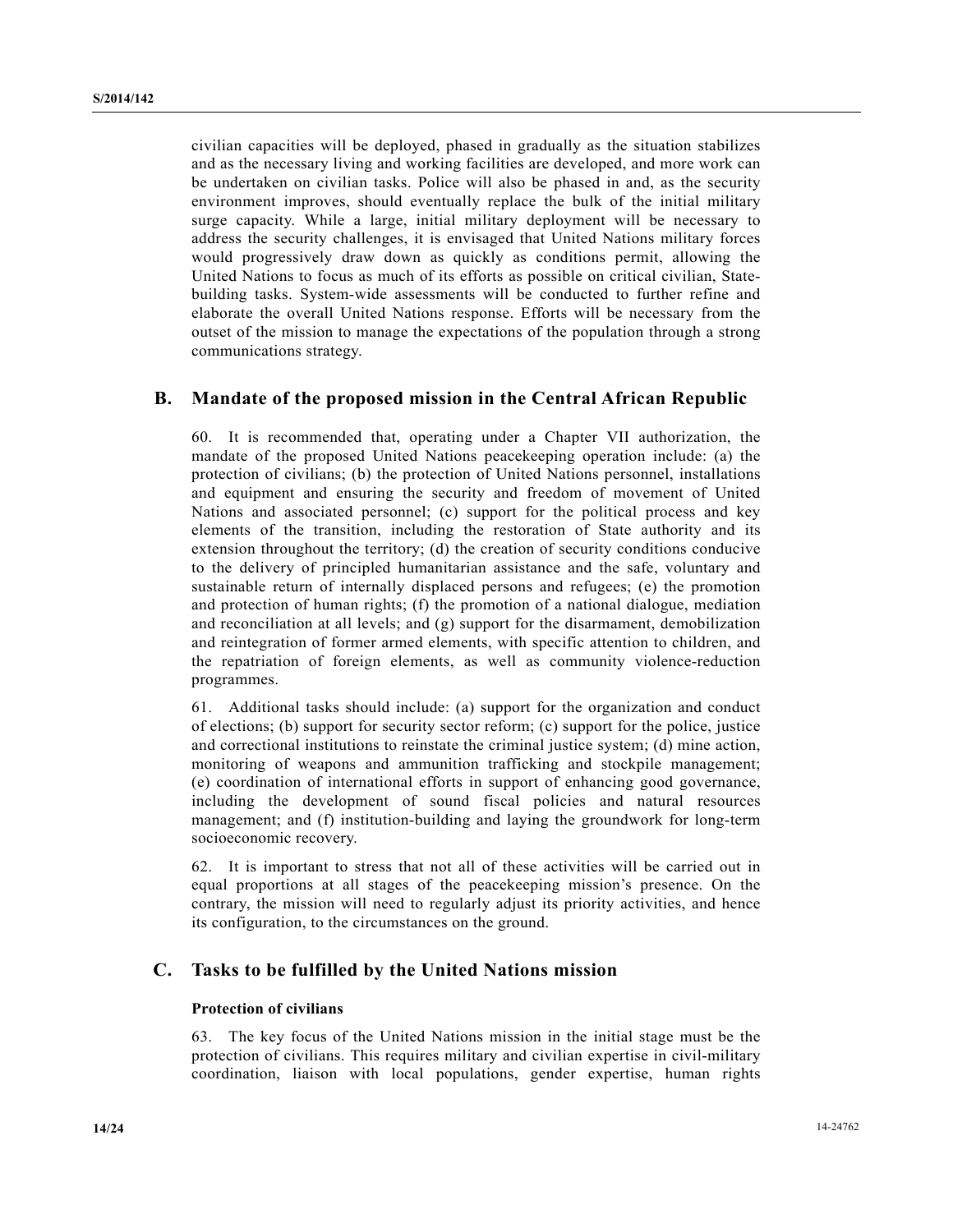monitoring and reporting, integrated common threat analysis and early warning capabilities at the national and local levels, together with the design of coherent coordination mechanisms, including with the humanitarian protection cluster. Such focus should go hand-in-hand with the deployment of specialized civilian capabilities to restart immediately a minimally functional criminal justice chain through the robust deployment of justice and corrections functions.

#### **Military component**

64. As indicated in my briefing to the Security Council on 20 February, considering the military threats and virtually non-existent national security apparatus, more troops are needed in the Central African Republic to address the situation in the initial phase of the peacekeeping operation. The proposed concept of operations has been developed on the assumption that the force is deployed with a robust mandate and adequate resources with the capacity to react adequately to changing circumstances and pre-empt potentially destabilizing events. The military component should be progressively reduced as critical benchmarks are met.

65. It is envisaged that the strength of the peacekeeping operation would comprise up to 10,000 troops and 1,820 police personnel, including the required capacities and enablers. The proposed force levels have been defined by a number of factors, which include the need to have a balanced and deterrent presence throughout the country, to protect civilians, to monitor border areas, to support the transition; to secure major lines of mobility and communication, in particular the main supply route from Cameroon, to support the delivery of humanitarian assistance where appropriate and to safeguard United Nations personnel and installations.

66. In addition to eight infantry battalions, there is a requirement for a properly constituted reserve and key assets such as logistics, aviation and engineers. In addition, it is recommended that the force may contribute at a later stage, in partnership with others, to the broader effort to reconstitute the national defence and security forces, which will be critical for the United Nations exit strategy. Depending on the role that the force will eventually take on, the deployment of additional capability such as a training assistance unit could be considered in due course. Particular emphasis is placed on the military observers, including female officers who can reach out and liaise with local communities, in coordination with a strong civil affairs component, and carry out the vital task of monitoring cross border movements. The employment of technology for surveillance operations to assist in the early warning of threats to civilians and United Nations personnel and in monitoring key areas of instability will be important to enhance mandate implementation, improve the safety and security of United Nations personnel and reduce resource requirements.

67. The United Nations operation will be expected, in an initial phase, to continue MISCA efforts to provide security to key installations and national stakeholders in Bangui. However, the mission's capacity to provide security to key national stakeholders, including members of the Transitional Government and magistrates, will be limited. It is therefore recommended that the police component assist in building the capacity of the national police and the gendarmerie in providing close protection.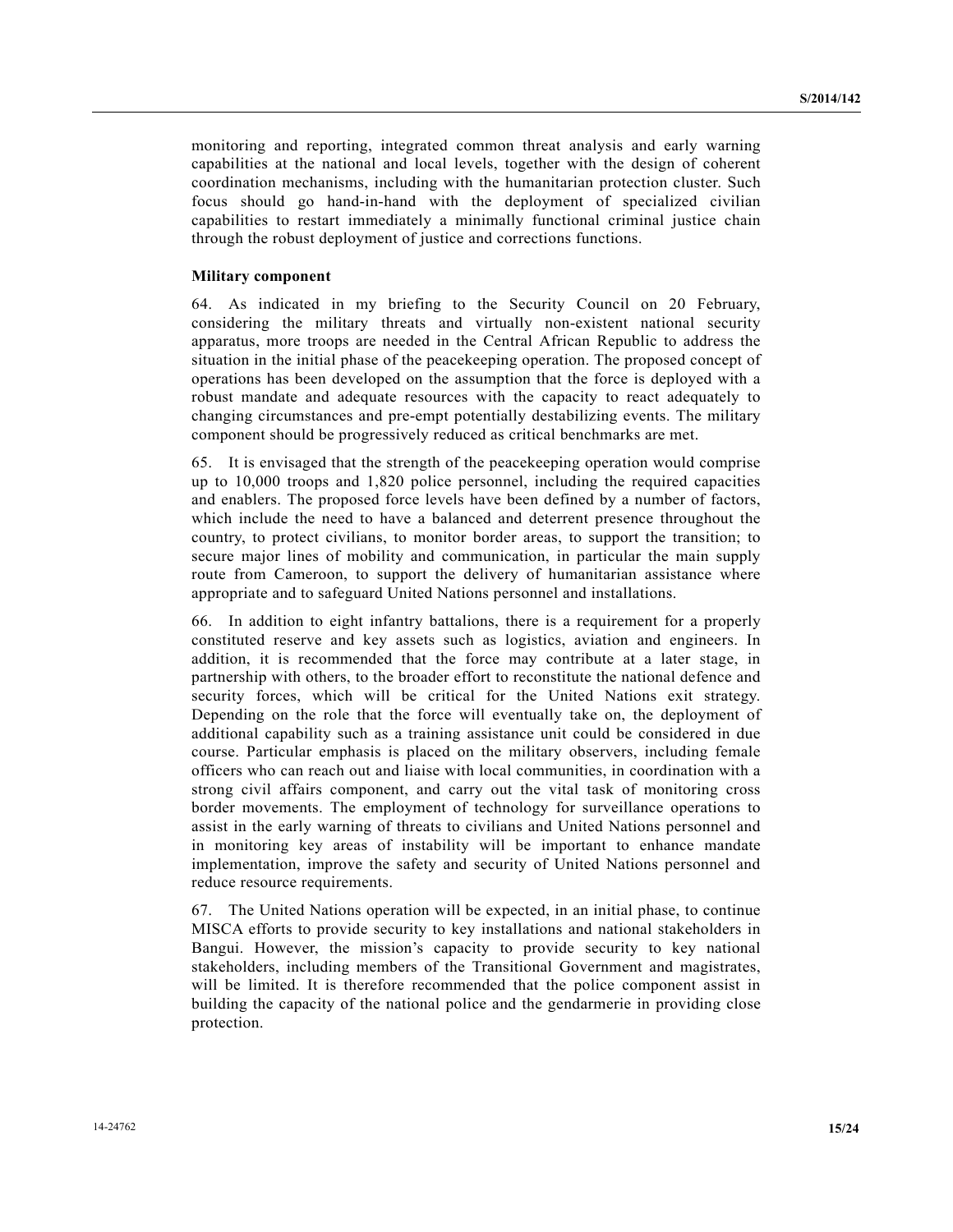#### **Police component**

68. To address the current situation of violence and impunity, a military response alone, no matter how robust, will not be sufficient. I therefore recommend that the proposed mission include a United Nations police component with a focused mandate and supporting capabilities to protect civilians and support the resumption of activities of the national police and the gendarmerie. The United Nations policing intervention will face critical challenges, such as the rapid generation of specialist capacities such as crowd control, to undertake reform and restructuring activities. Individual police officers and formed police units will be generated and deployed, including through a rehatting of MISCA police in keeping with United Nations policies. The United Nations police concept envisages that the initial deployment will be in Bangui, with a view to expanding outside the capital as security and other conditions permit. The focus of the police component's activities, and its deployment, will be adjusted to the particular requirements on the ground, as with other components.

69. Stabilizing the security situation requires addressing impunity and bolstering confidence in the justice system. The proposed mission should therefore also assist in mobilizing and coordinating international donor support to provide essential infrastructure, equipment and logistics for the law enforcement institutions and support national authorities in their training, reform, restructuring and development, within the context of a national security sector reform strategy. Serious consideration should be given to the adoption of urgent temporary measures in the security and rule of law areas to avoid a continuation of the total impunity that currently exists in the country.

### **Civilian component**

70. While the deployment of a robust, capable, military force is critical to addressing the urgent security challenges in the country, it is civilians who will need to work hand in hand with partners to assist the Government and the people of the Central African Republic as they seek to build their State. Civilian efforts should focus on the protection of civilians, reconciliation, facilitating the political process, and building the State's capacity to address the most pressing challenges and needs of the population.

71. Progress on the political front will be of paramount importance to ensure that the transition process remains on track, while creating conditions conducive to the rebuilding of the national army, disarmament, demobilization and reintegration, comprehensive security sector reform, reconciliation and the development of democratic institutions. The deployment of a United Nations peacekeeping operation would provide unity of effort and the leverage to promote a political process and address the root causes of the conflict. This will require a strong good offices role for the Special Representative of the Secretary-General, as well as an important analytical capacity.

72. The deployment of a United Nations peacekeeping operation should be an opportunity to revitalize a meaningful political process, in support of regional efforts, in order to build a national consensus around the future armed forces and create the conditions for the holding of free, fair and inclusive elections, including a level playing field for all candidates. Peacekeeping missions have demonstrated in the past that their support can be critical to transparent and democratic processes.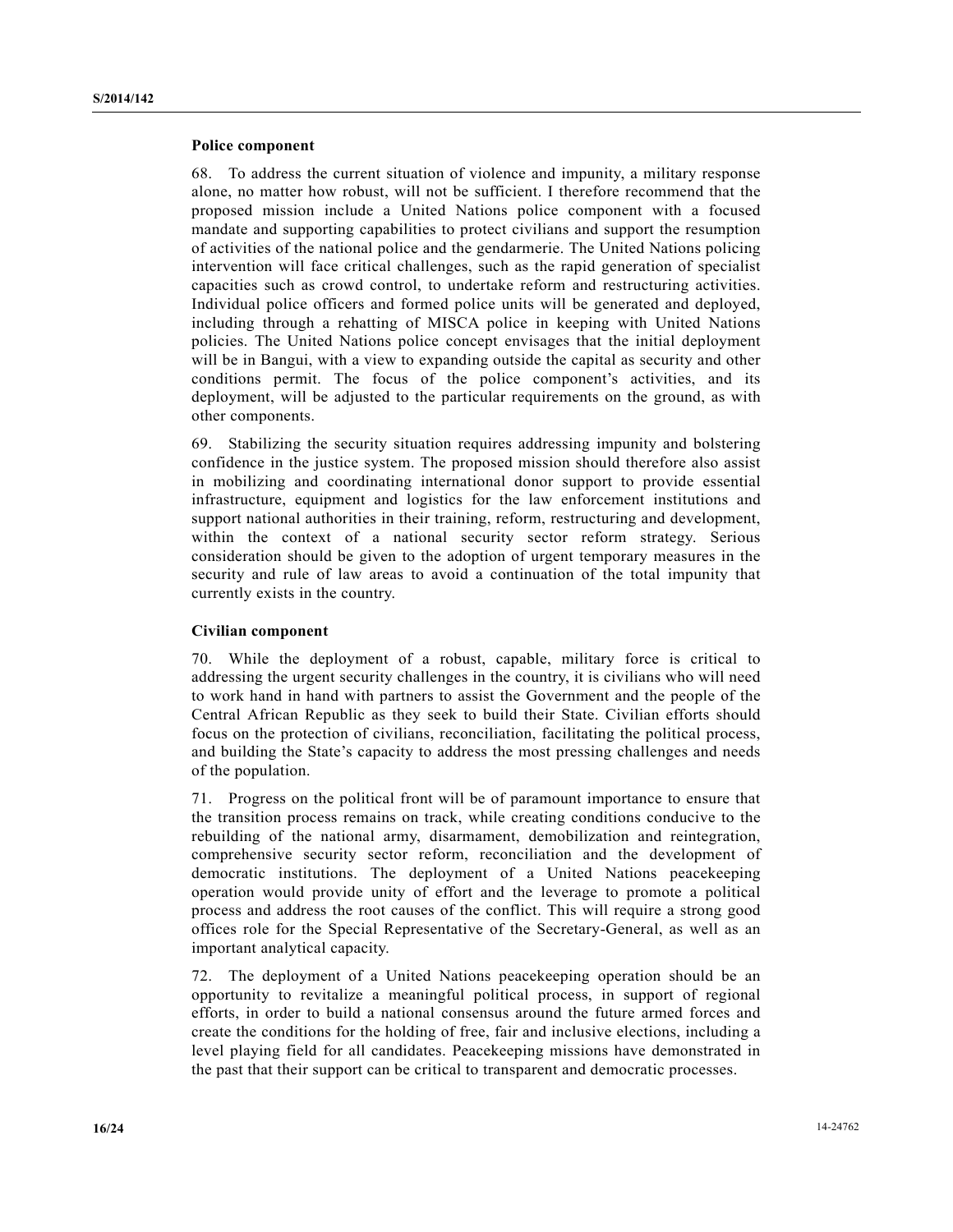73. The recent crisis has further divided and destroyed the social fabric of the Central African Republic. A United Nations peacekeeping operation should support initiatives throughout the country, in close coordination with the United Nations country team and other partners, including religious and community leaders, to extend State authority, resolve local tensions and promote local conflict resolution, mediation and reconciliation efforts in order to enhance the environment for peaceful coexistence and the voluntary and sustainable return of internally displaced persons and refugees.

74. The Central African authorities require extensive technical and capacitybuilding support to ensure that State institutions are sufficiently equipped to address the most urgent challenges and needs of the population. Support to national institutions both at the central and local levels, in partnership with the United Nations country team and others, should constitute a critical focus of the peacekeeping mission. A strong civil affairs presence in the regions should provide critical support to the local authorities, including in the lead-up to an eventual electoral process.

75. A strong communications and public information component would contribute to easing tensions and promoting reconciliation throughout the country. The establishment of a United Nations radio capacity covering the entire country is recommended given the complex political context within which the mission will be operating, the weakness of the country's media sector and the extremely high expectations in the Central African Republic pertaining to the deployment of a multidimensional peacekeeping operation.

76. To support a stabilization of the security situation, the mission should facilitate the reopening and rehabilitation of existing courts, prisons, police stations and related infrastructure. It should also support the operation of secure and safe prisons in line with international minimum standards, including by building the capacity of prison personnel; the regular judicial review of pretrial detainees; the establishment of mobile courts; and support for the expansion of legal aid throughout the country. Support will be provided within the framework of the global focal point on justice, police and corrections through joint programming where appropriate, and in coordination with international partners.

77. I recommend the inclusion in the proposed mission of substantial justice and corrections components. Their mandate should include the coordination of international assistance. These components will work with national and international actors and help ensure that these public services are provided impartially and without discrimination.

78. I also recommend that a small embargo cell be established within the proposed peacekeeping operation comprising experts on arms, natural resources and customs in order to support the group of experts in monitoring the sanctions regime and to advise my Special Representative.

79. The proposed peacekeeping operation should also play a role in support of the Government in providing expert advice with regard to security sector reform and the disarmament, demobilization and reintegration of armed elements.

80. From the outset, the mission will require a strong human rights component to focus on the fight against impunity, accountability and transitional justice. The human rights component will also monitor and publicly report on violations of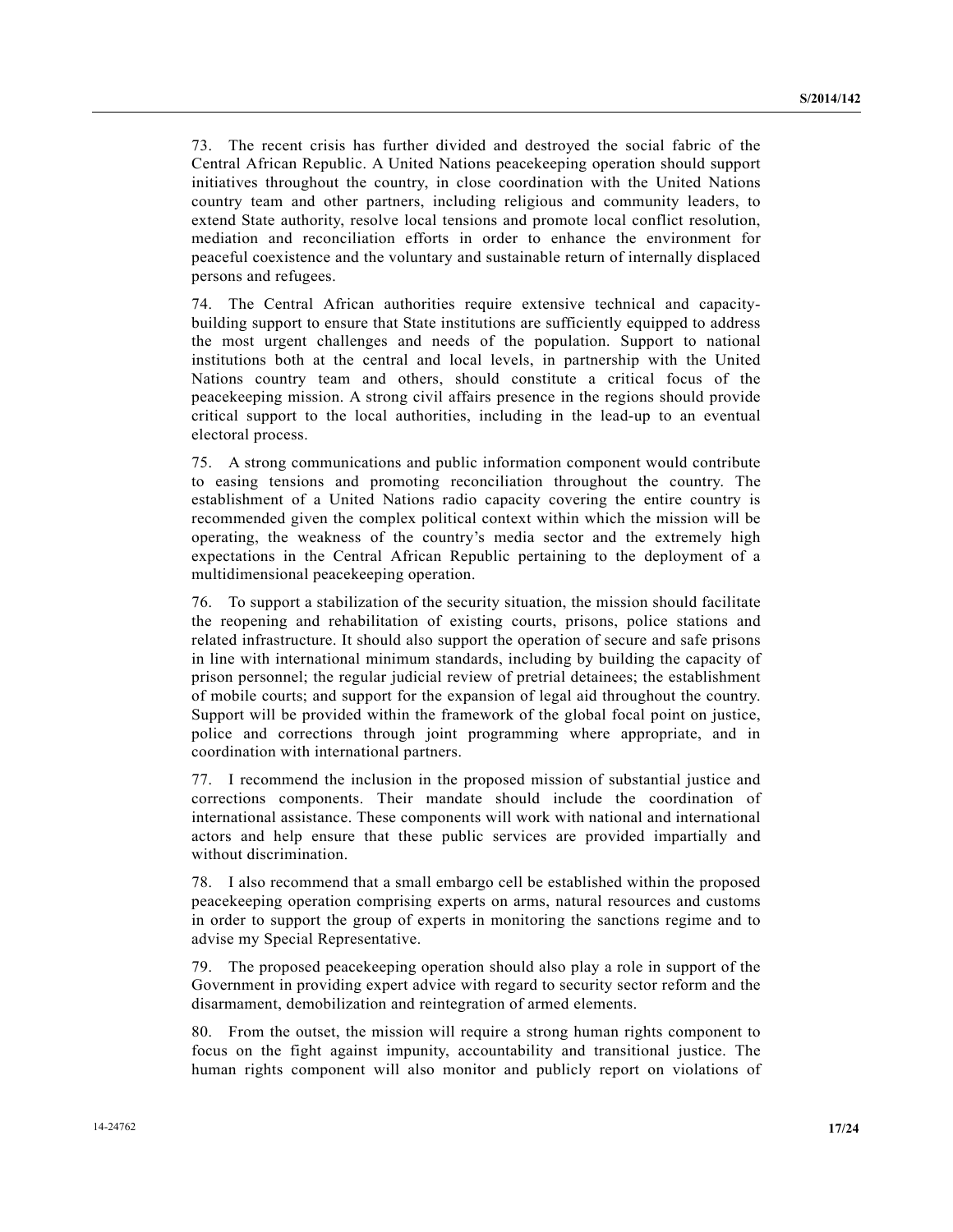international human rights law and have a robust outreach capability, as well as investigative and reporting capacities.

81. Human rights deployments to high-risk areas will contribute to the missionwide effort to protect civilians, enhance deterrence and advise on mission responses to identified threats and preventive engagement with potential perpetrators, in close cooperation with the military and police components. The human rights component will support the implementation of the recommendations of the International Commission of Inquiry in order to help the national authorities fight impunity and devise transitional justice options. Addressing impunity and supporting accountability for human rights violations will be one of the main areas of focus. This will entail targeted programmes to support judicial institutions in swiftly investigating and prosecuting human rights cases. Programmes will also be required to support access to justice for victims and restore the capacities of civil society to engage on human rights promotion and protection. Helping to provide a secure environment to judicial authorities, courts and prisons will be equally important to ending impunity and creating an environment conducive to respect for human rights. The human rights component will also assist in strengthening national human rights institutions and capacities.

82. The systematic and widespread recruitment and use of children will require, in the initial phase of the mission, a robust response through the deployment of a strong child protection capability, which would complement the programmatic efforts of the United Nations Children's Fund to monitor and report on grave violations against children, separate children from armed groups and mainstream child protection concerns within the United Nations response. There are indications that sexual violence is employed as part of systematic attacks against civilian populations. There will be a need for a strong capacity to address this issue including through the deployment of advisers with women and child protection expertise, notably in the human rights and gender units.

83. Humanitarian access is extremely challenging owing to the prevailing insecurity, which is also the most significant impediment to the return of refugees and internally displaced persons. A United Nations peacekeeping operation will need to make a positive contribution to the restoration of security and the free movement of goods and people, which would facilitate the provision of humanitarian assistance and the voluntary and sustainable return of displaced persons and refugees. While promoting an integrated approach to the crisis, it will be important to ensure a distinction between political and security efforts on the one hand and humanitarian operations on the other hand, so that humanitarian assistance can be provided throughout the country in a manner that is in keeping with humanitarian principles and is perceived as impartial and independent by the people.

84. The development of sound fiscal policies and good economic governance will be critical for the functioning of the State and its ability to deliver. The United Nations mission will cooperate closely with international financial institutions to support the Government in these areas. In particular, it will be necessary to ensure that the natural resources of the Central African Republic can be harnessed effectively to contribute to the restoration of State authority in Bangui and beyond, as well as to the stabilization of the country through the provision of infrastructure and basic social services. The United Nations will consult with the Government and partners to determine how best to assist in this area and, in particular, what role the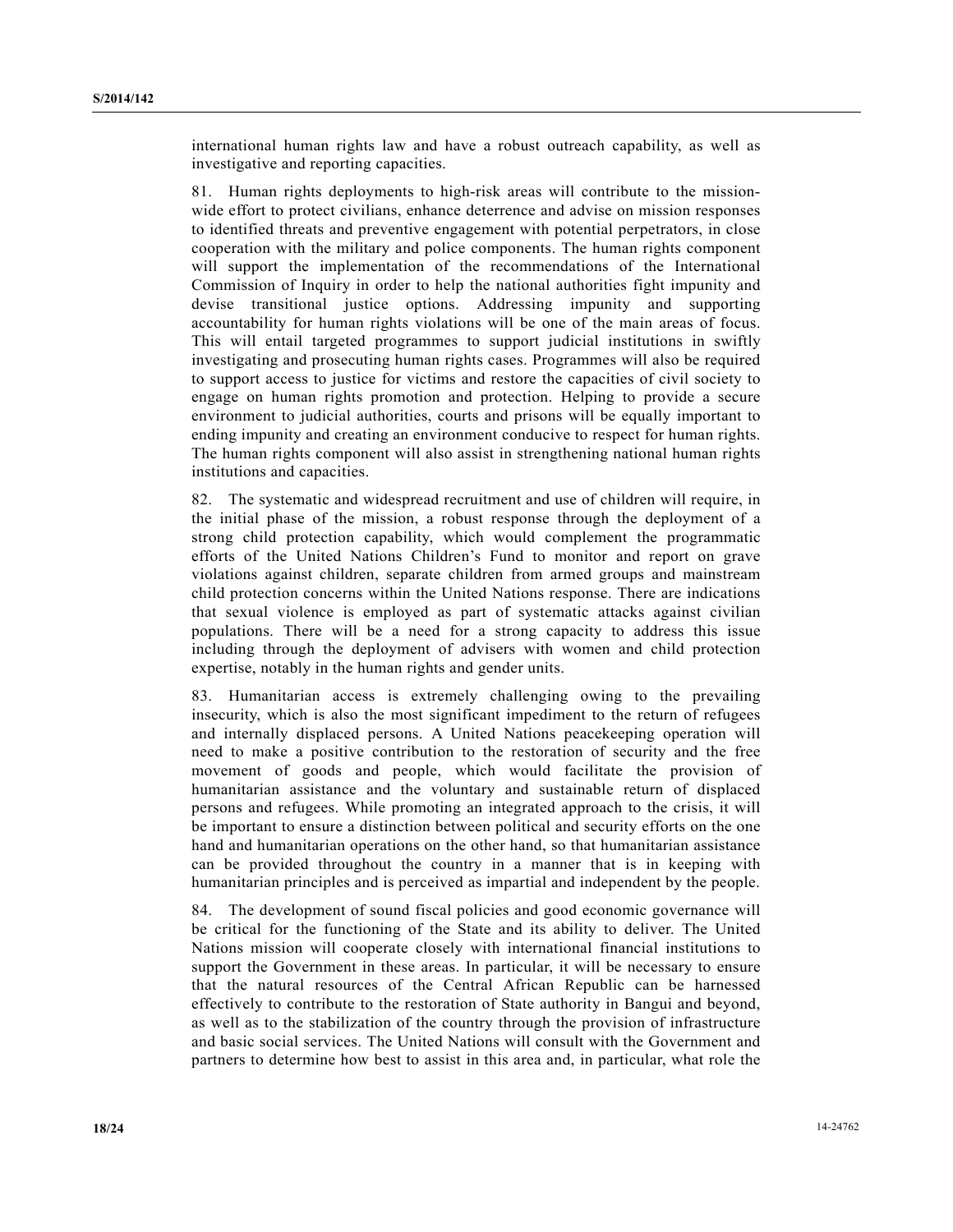United Nations mission might play in ensuring the collection of customs revenues and other revenues associated with the exploitation of natural resources.

85. The proposed peacekeeping operation will only succeed if the region continues to play an important and complementary role, including through the mediation of President Sassou Nguesso, ECCAS and the African Union. The mission should therefore work closely with and provide full political support to the African Union and ECCAS, as well as limited operational support within its means, capabilities and authorities, so that they can continue to play a role in stabilizing the country. This may include support to the deployment of African Union and ECCAS human rights and military observers and other support, as appropriate. While there will be no rehatting of civilian MISCA personnel, it is recommended that an African Union liaison capacity be established within the new mission.

86. All support provided by the United Nations will be in strict compliance with the human rights due diligence policy on United Nations support to non-United Nations security forces (A/67/775-S/2013/110).

## **D. Safety and security of United Nations personnel**

87. The principal threats to United Nations staff are expected to derive from continued violence between armed groups, mob violence and increased criminality, as well as from efforts to provide resources for armed activity, with vehicles in high demand. United Nations national staff are at particular risk. They are indiscriminately targeted on the basis of their religious affiliation and because they are perceived to be wealthier than the average population by virtue of their United Nations employment. While, so far, the United Nations has not been targeted specifically, one national staff member was killed on the basis of his religious affiliation. Attacks targeting United Nations personnel cannot be ruled out should the proposed mission be perceived to be undermining the interests of specific groups or if the United Nations is perceived as partial.

88. Prevailing threats and the absence of the national security apparatus will require a significant security component with high-quality personnel and a strong analytical capacity. While United Nations personnel should not take undue risks, it is critical in the context of the Central African Republic that the mission adopt an enabling posture, allowing the United Nations to deliver on its mandate.

### **E. Support considerations**

89. Mounting and sustaining a large, highly decentralized multidimensional mission in a landlocked country with extremely poor infrastructure will be a daunting challenge. Building the necessary capacity to support the planned deployments (working and living accommodations with the necessary security features; information, communications and technology capabilities; medical services; air and land transportation infrastructure and vehicles) and putting in place supply chains for food, water, fuel and other material, will take time to accomplish and be costly. The phased deployment of the mission's components will not only need to be synchronized with the priorities for mandate delivery but will also need to match the mission's ability to receive and support personnel and units.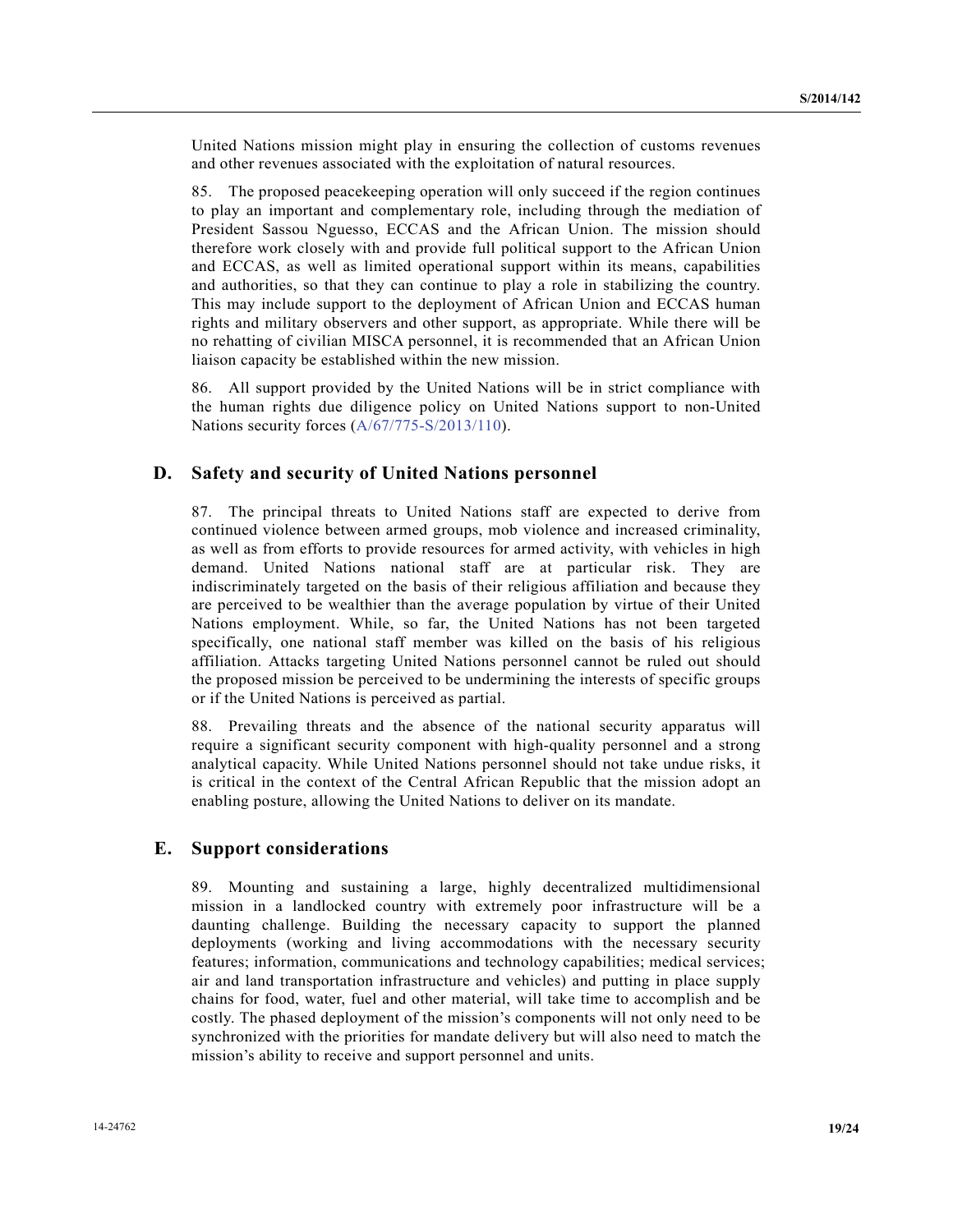90. The internal road network is poor and largely impassable during the extended rainy seasons. This will complicate deployment and increase reliance on air transport. The airfields outside Bangui are generally in poor condition. Consequently, the mission will initially have to rely heavily on helicopters for a wide range of operational tasks. As it is expected that the mission will be present in the country for a prolonged period, however, it will make some significant investments early on in air field upgrades to allow for greater use of fixed-wing aeroplanes. This will enhance operational performance, increase the safety of flight operations and save money in the long run.

91. Local commercial construction capability will not be able to cope with the surge in the construction that is required to establish the mission. A surge of engineering, transport and support capacity will be essential at the outset, while self-sustained military enabling units must arrive first and in the shortest time frame possible. The degree to which Member States are willing to provide military construction engineers at the early stages of deployment will have a significant impact on the mission's ability to develop the required facilities. After a heavy focus on construction during the initial phases of deployment, it is expected that some engineering units will be able to repatriate as the focus of the mission's activities evolves. To augment the military enabling capacity so that the mission can be mounted in the shortest time possible, partnerships with other United Nations agencies will be pursued.

92. The mission's deployment will be underpinned by the principles of the global field support strategy. I will also instruct my Special Representative and Headquarters departments to use all the authorities available to me and the Secretariat to get the mission standing as a matter of priority, especially in the areas of human resources and service delivery, notably with regard to construction and engineering services.

## **F. Transition**

93. Building on the lessons learned from previous transformations of regional operations into United Nations peacekeeping missions and taking into account specific challenges on the ground, it will take the United Nations approximately six months to prepare the deployment of its operation. In order for the United Nations mission to be ready and to ensure a smooth transition, it is recommended that the Secretariat, in coordination with the African Union Commission, immediately deploy a transition team, with MISCA and BINUCA participation, to the Central African Republic with the task of establishing the proposed peacekeeping operation and preparing for a transfer of authority by 15 September. As an immediate priority, the team would develop strategic plans, most importantly a mission concept and related concepts of operations and support plans, while initiating the construction of necessary facilities, including the mission's headquarters, camps and field offices throughout the country. This would entail the immediate deployment of requisite civilian capacities, including air assets and engineers. The team should also assist in the early recruitment of civilian capacities with the required language skills.

94. While the Secretariat should initiate force generation with a particular focus on the necessary military enablers and police, the team would work with MISCA to support the strengthening of its contingents and to address critical gaps for possible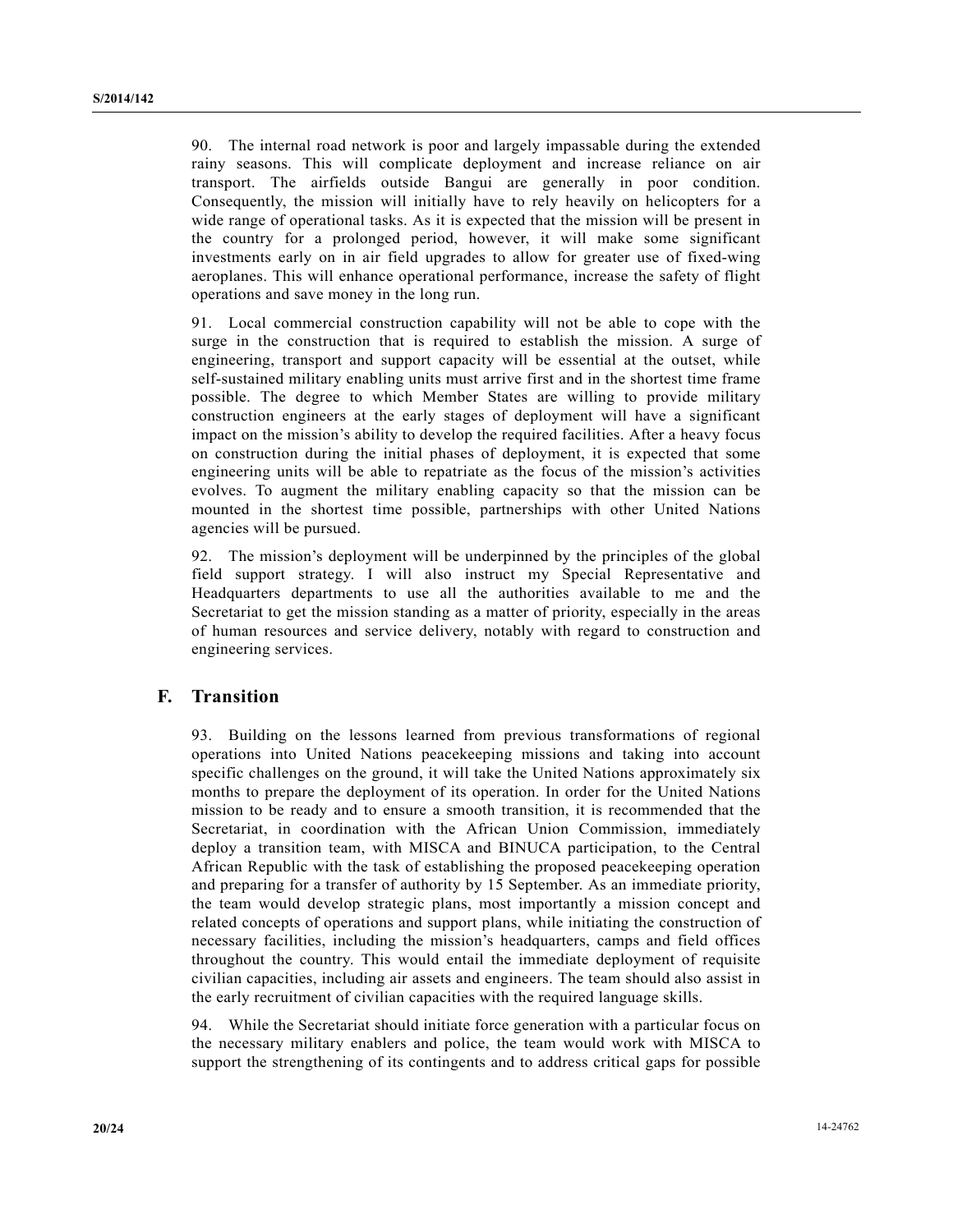rehatting into the peacekeeping operation, including through the use of the dedicated trust fund. The facilities provided and services delivered by the team would be made available to the MISCA troops identified for rehatting to the United Nations mission. In that regard, the team would seek to prioritize the establishment of rations, water and fuel supply lines in preparation for the incoming United Nations forces. These supplies would be made available to the relevant MISCA forces as soon as possible to assist them in developing their operational capability in preparation for their joining the United Nations mission. Similarly, while the team would need to quickly put in place an aviation capability so that it could begin its work around the country, the United Nations would agree to transport MISCA personnel on its aircraft on a "space available" basis and without compromising United Nations operations.

# **VI. Observations**

95. I am deeply concerned about the dramatic deterioration in the situation in the Central African Republic. The staggering level of violence and massive displacement are changing the country's demography with potentially long-term consequences. The attacks by anti-balaka militias in December in Bangui against ex-Séléka elements reversed the conflict dynamic and sparked a vicious cycle of reprisals among civilians and clashes between armed militias that deeply affect civilians throughout the country. International efforts, in particular the swift deployment of MISCA and the French forces of Operation Sangaris, were critical to saving the lives of civilians. I commend the African Union and the French forces for their quick deployment. I pay tribute to their dedication and courage to implement their mandates in difficult circumstances and extend my sympathy to the families of those who lost their lives in the service of peace. I welcome the decision to increase the number of international forces, including through the temporary deployment of a European Union force. I urge European and other leaders to commit additional troops and police personnel during this critical interim phase.

96. I am encouraged by the swift formation of the Transitional Government under the leadership of the new Head of State of the Transition, Catherine Samba-Panza, and her expressed willingness to tackle the multiple and daunting challenges ahead. The Transitional Government will, however, need the sustained engagement of its neighbours, the region and the broader international community to steer the country out of the current crisis. The United Nations and the international community at large stand ready to support the Central African Republic. First and foremost, however, it is the responsibility of Central Africans themselves to find a solution to the suffering inflicted on their country. I therefore call on all Central African stakeholders to seize the opportunity of this transition period to address the immediate challenges facing the country, cease the violence and restore the country's tradition of peaceful coexistence, while laying the groundwork for sustainable peace and stability. I encourage them to cooperate fully with MISCA and other international forces, as well as with my Special Representative on the ground and the proposed peacekeeping mission, once it deploys.

97. Despite the presence of international forces, violence and widespread human rights violations continue to take place throughout the country. It is clear that we, the international community, have not yet done enough to help the people of the Central African Republic to confront this crisis, which began long before the Séléka rebellion of 24 March 2013. The time to act is now. This is why I have presented the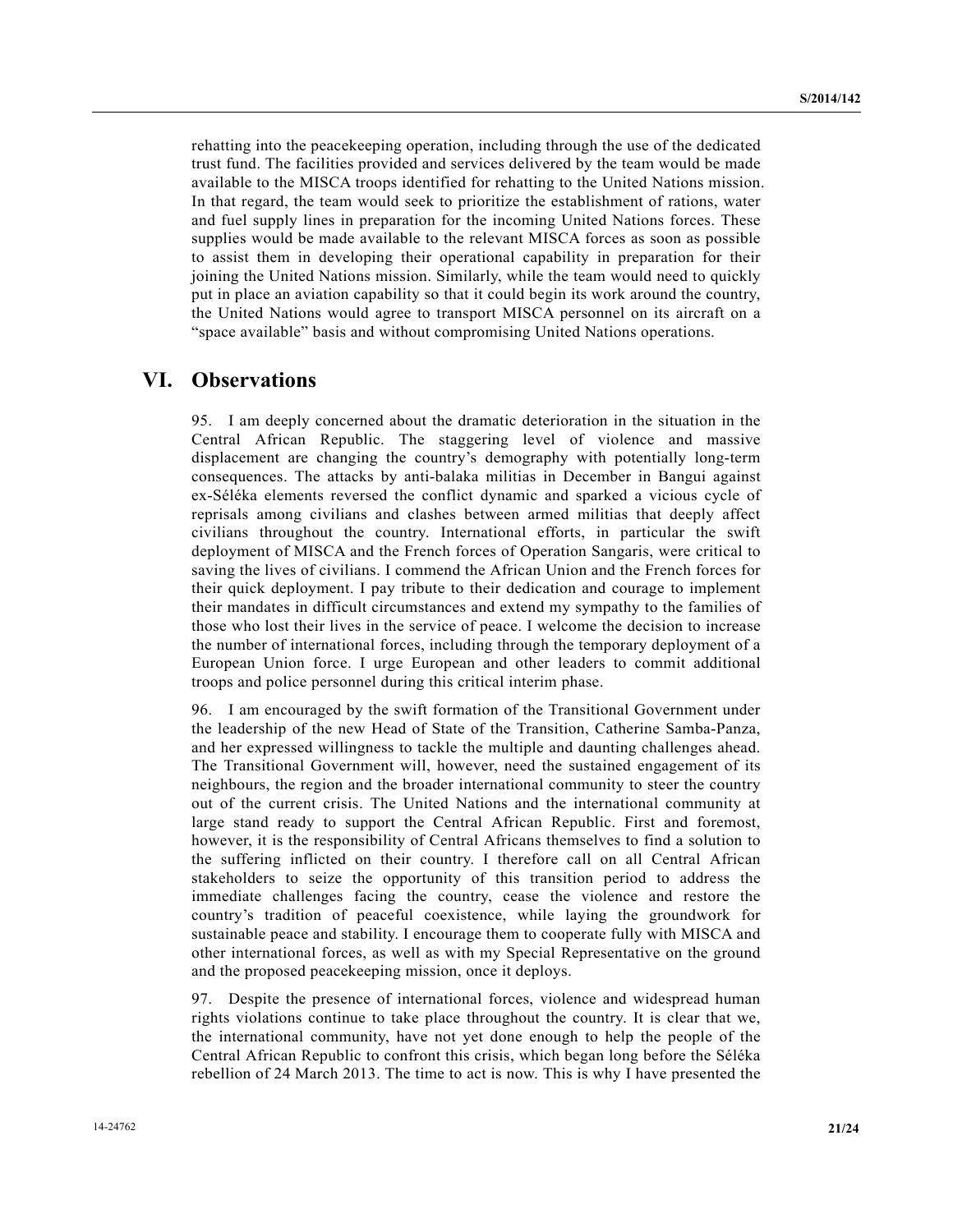Security Council with a six-point initiative proposing immediate measures to stop the violence and killings, protect civilians, prevent the de facto partition of the country, facilitate the delivery of humanitarian assistance, and provide the Transitional Government with urgently needed support. I once again urge the Council to support these proposals, as a vital bridging measure, pending the eventual deployment of a United Nations peacekeeping operation.

98. The challenges in the Central African Republic are immense and multifaceted. The response to the crisis must be comprehensive, multidimensional and sustained in order to help stabilize the country, restore law and order and rebuild State institutions that can secure the country and protect the people. This is not the first time that the United Nations will have deployed peacekeepers in the Central African Republic. As the lessons learned from the past clearly demonstrate, the United Nations must, in order to have an impact on the ground, be given a strong role. This includes supporting the reforms needed to address the root causes of the crisis and helping to rebuild the State and its institutions so that the Central African Republic can finally break free from the recurring cycle of political instability, violence and poverty. The United Nations mission foresees strong and close cooperation with the World Bank, the African Development Bank and other financial institutions in rebuilding the Central African Republic.

99. The peacekeeping mission, whose main goals and tasks are outlined in the present report, would be tailored to the circumstances on the ground. Its military footprint would decrease as soon as the situation permits, while its police component would gradually increase. Its civilian staffing would be flexibly managed on the basis of priority tasks, which would also evolve in response to the situation on the ground.

100. We must recognize that there will be no quick fix in the Central African Republic. Responding to the crisis will require time and resources. The scale of the needs in the country is daunting. Progress in any one area will not be sustainable without significant and simultaneous engagement in other areas. Further postponement of a sustainable multidimensional response may well carry even greater human and financial costs. The potential division of the country along sectarian lines and the creation of a fertile breeding ground for extremist groups are real risks, with potentially far-reaching implications for the stability of the region and beyond.

101. There will be no solution to the crisis in the Central African Republic without the continued active engagement of the country's neighbours and the region. I call on them and the wider international community to increase their efforts in support of the Central African Republic, taking into account their respective comparative advantages, while seeking to leverage partnerships and regional initiatives.

102. A strong MISCA will help address the immediate security challenges faced by the population and facilitate the transition to a United Nations peacekeeping operation. MISCA, however, still lacks critical capabilities to achieve its full potential. I call on bilateral partners and Member States to urgently provide MISCA with rapid and generous financial and material support, including for the payment of its personnel and for the reimbursement of major military equipment.

103. I recommend that the Security Council, acting under Chapter VII of the Charter of the United Nations, authorize the deployment of a multidimensional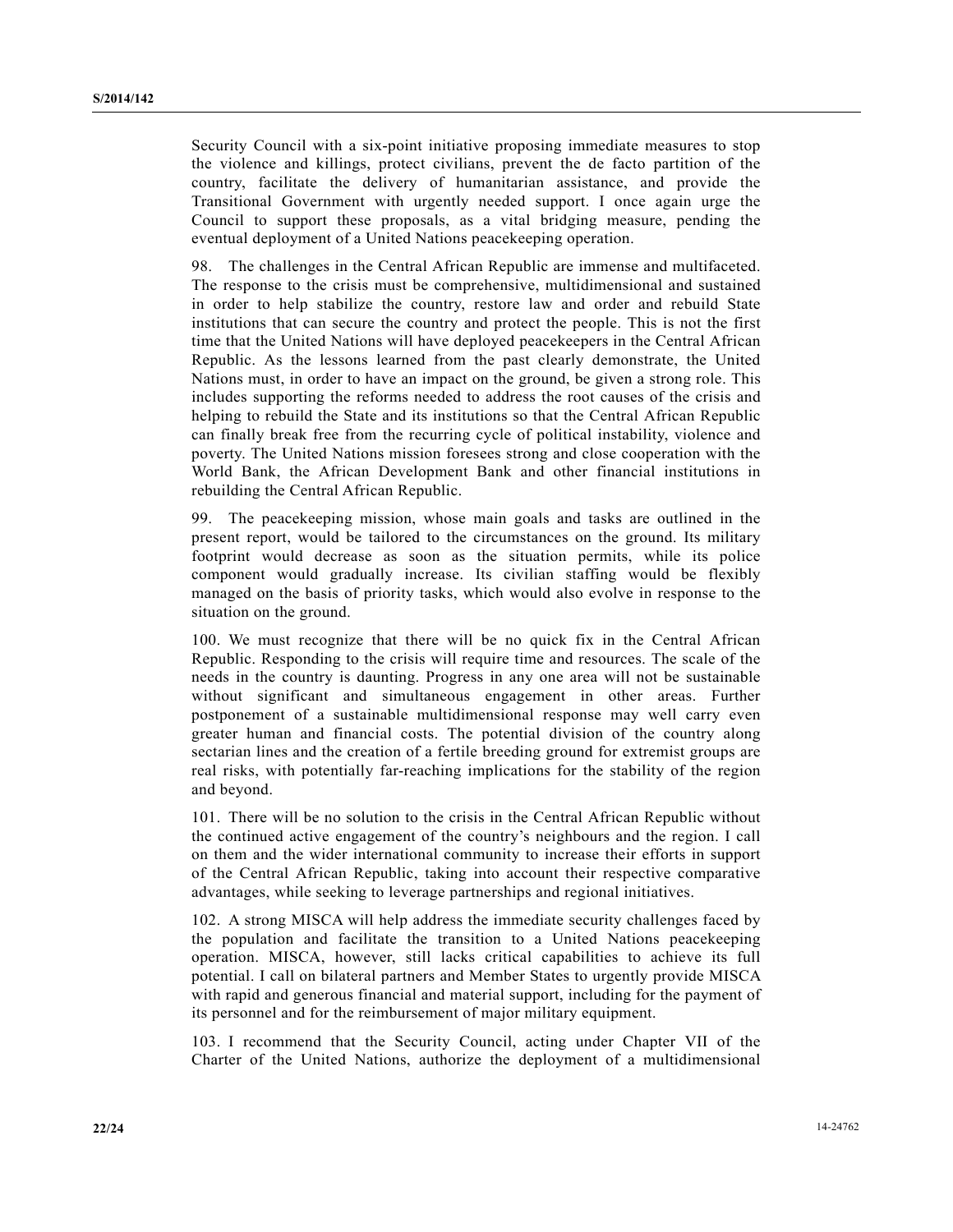United Nations peacekeeping operation whose mandate is in line with the recommendations contained in paragraphs 60 and 61 and with adequate resources. The aim would be for the bulk of MISCA to transition to a United Nations peacekeeping operation, along with other contributors in accordance with the human rights screening policy and capabilities, in order to reach an authorized strength of 10,000 military personnel, including 240 military observers and 200 staff officers, and up to 1,820 civilian police officers, with 10 formed police units comprising 1,400 formed police unit personnel, 400 individual police officers and 20 seconded corrections officers. These would be deployed together with a significant civilian component and necessary support staff. This strength would be reviewed on a regular basis, leading to appropriate recommendations to the Council. With the establishment of the peacekeeping operation, BINUCA would cease to exist.

104. Many of the problems facing the Central African Republic exceed the capacities of a United Nations peacekeeping operation, considering the complexities of the crisis, the absence of the security apparatus and the almost non-existent capacity of the State. Deploying a United Nations peacekeeping operation in the Central African Republic should therefore be part of a broader long-term engagement of the international community. Success in this broader effort to help the Government and people of the Central African Republic to rebuild a State will depend on the contributions and commitments of many actors, most importantly Central Africans themselves.

105. In addition to the Government's request for the deployment of a peacekeeping operation, its deployment must come with a political commitment from national stakeholders to engage in an inclusive political process aimed at creating an environment that is conducive to the creation of a new army; the rebuilding of the police and the gendarmerie; disarmament, demobilization and reintegration efforts; reconciliation; and the conduct of inclusive, fair and transparent elections. The mission's deployment should be used as an opportunity to review the transitional framework in an inclusive manner. National actors should commit formally to a process that produces a consensual vision for a future republican army that is representative of the nation's diversity. They should also consider strengthening international mechanisms, such as the International Contact Group on the Central African Republic and the technical follow-up committee, which could be given additional scope to facilitate the transition process, with an important role for key regional and international actors, as well as the United Nations, and could function as an international committee to accompany the transition.

106. The international community must commit to working together and to providing to the Central African Republic the assistance necessary to ensure the effectiveness and sustainability of our actions, based on our respective comparative advantages. There can be no development without peace, no peace without development and neither without respect for human rights and the rule of law. Adequate resources must be devoted to each of those pillars. Our common long-term objective must be a Central African Republic that is secure in its borders, able to conduct its own affairs and provide services to all Central Africans without discrimination and without interference from or dependence on outsiders, where Muslims, Christians and other communities can live peacefully alongside each other, regardless of creed or political affiliation, and play a vibrant role in the political, economic and social life of the country.